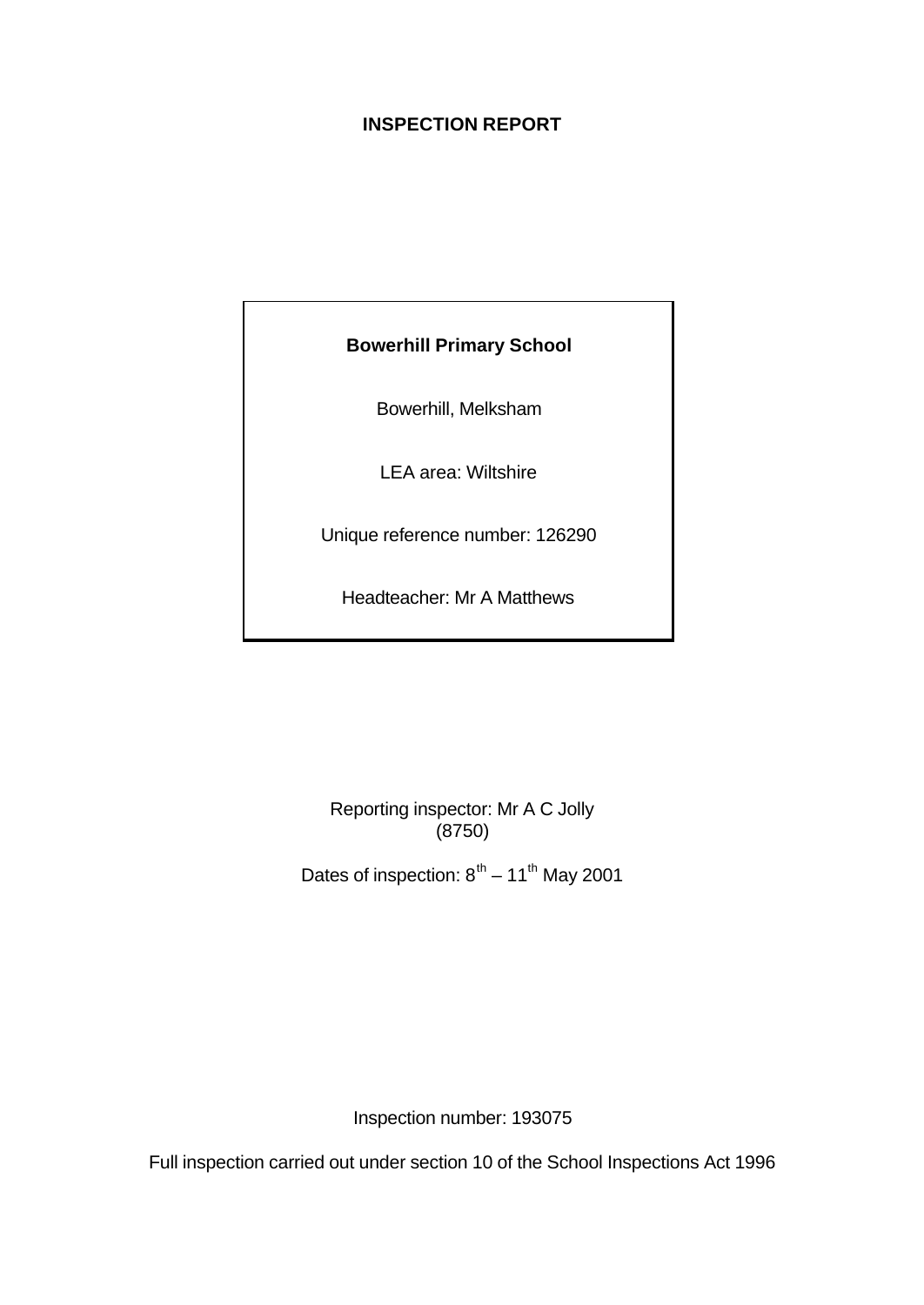# © Crown copyright 2001

This report may be reproduced in whole or in part for non-commercial educational purposes, provided that all extracts quoted are reproduced verbatim without adaptation and on condition that the source and date thereof are stated.

Further copies of this report are obtainable from the school. Under the School Inspections Act 1996, the school must provide a copy of this report and/or its summary free of charge to certain categories of people. A charge not exceeding the full cost of reproduction may be made for any other copies supplied.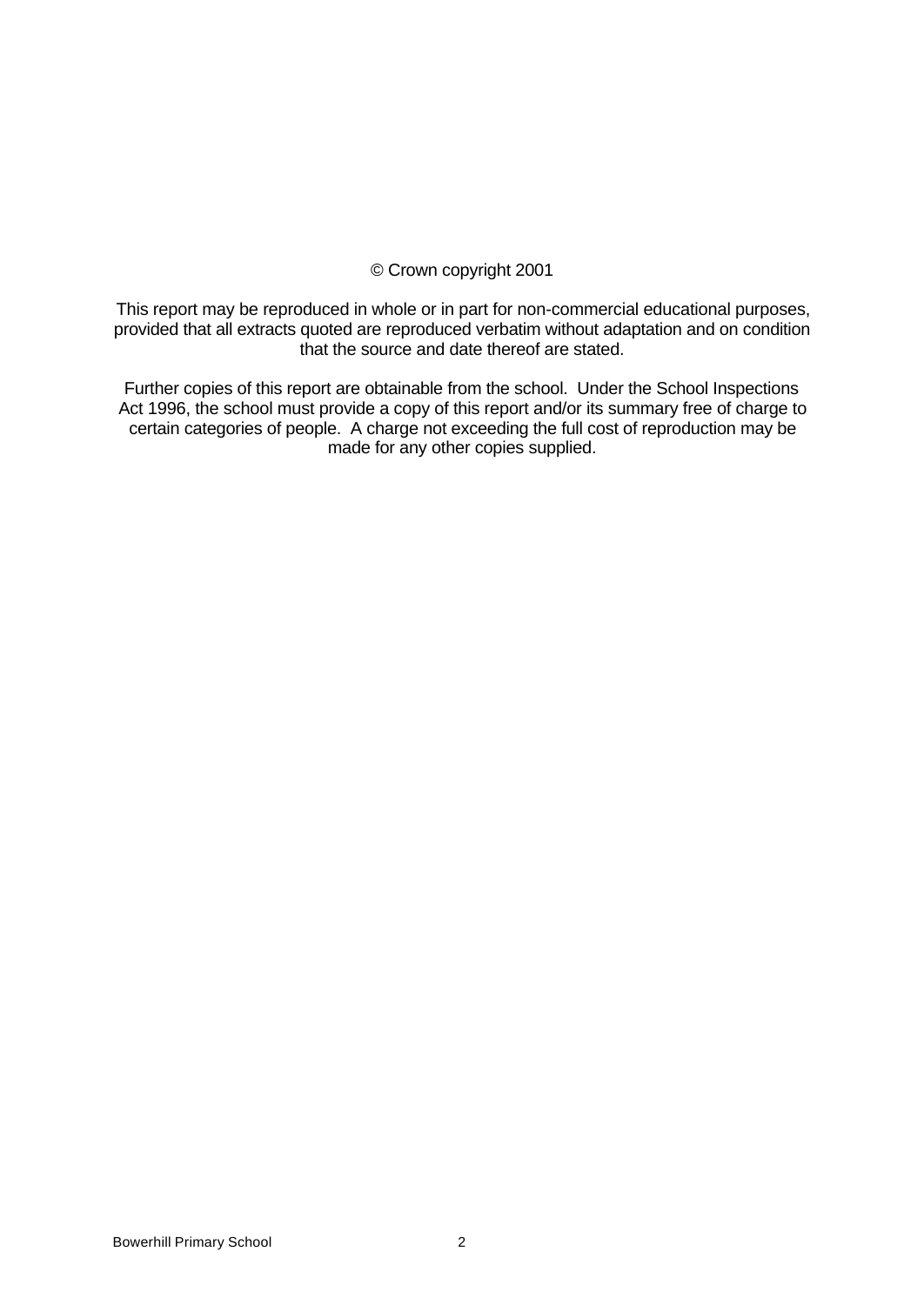# **INFORMATION ABOUT THE SCHOOL**

| Type of school:        | Infant and Junior                                         |
|------------------------|-----------------------------------------------------------|
| School category:       | Community                                                 |
| Age range of pupils:   | 4 - 11                                                    |
| Gender of pupils:      | Mixed                                                     |
| School address:        | Halifax Road<br><b>Bowerhill</b><br>Melksham<br>Wiltshire |
| Postcode:              | <b>SN12 6YH</b>                                           |
| Telephone number:      | 01225 700964                                              |
| Fax number:            | 01225 350036                                              |
| Appropriate authority: | The Governing Body                                        |

| Name of chair of governors: |
|-----------------------------|
|                             |

| Date of previous inspection: | 10th March 1997 |
|------------------------------|-----------------|
|------------------------------|-----------------|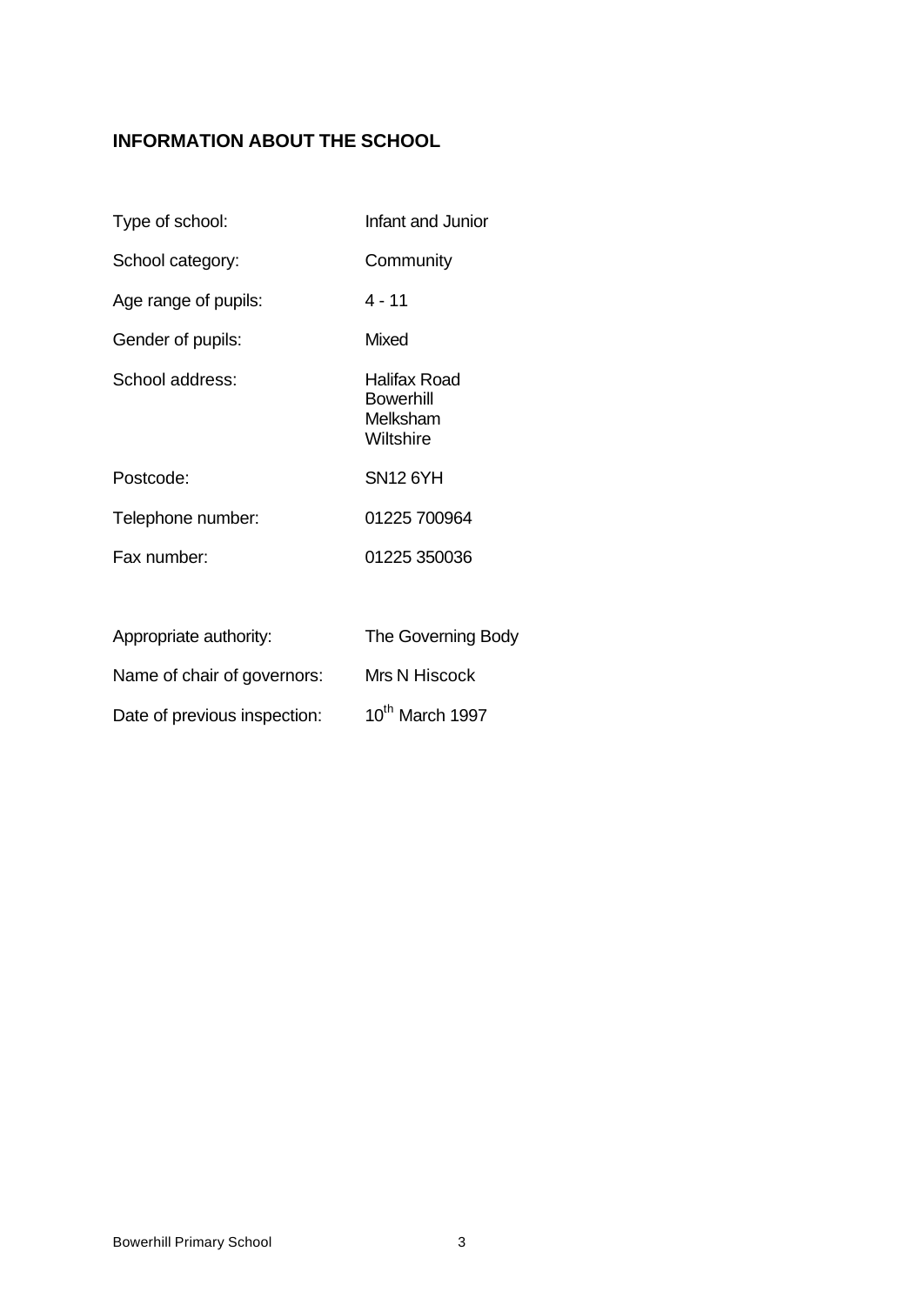# **INFORMATION ABOUT THE INSPECTION TEAM**

| <b>Team members</b> |              | <b>Subject</b><br>responsibilities | <b>Aspect</b><br>responsibilities                                           |                                                                                                                                                                                                |
|---------------------|--------------|------------------------------------|-----------------------------------------------------------------------------|------------------------------------------------------------------------------------------------------------------------------------------------------------------------------------------------|
| 8750                | Mr A C Jolly | Registered inspector               | English,<br>Physical<br>Education,<br>Equal<br>Opportunities.               | What sort of school<br>is it? How high are<br>standards? The<br>school's results and<br>achievements.<br>How well are pupils<br>taught? What<br>should the school<br>do to improve<br>further? |
| 19491               | Mr R Jones   | Lay inspector                      |                                                                             | Pupils' attitudes,<br>values and personal<br>development. How<br>well does the<br>school care for its<br>pupils? How well<br>does the school<br>work in partnership<br>with parents?           |
| 19897               | Mr A Evans   | Team inspector                     | Religious<br>Education,<br>Geography,<br>History.                           | How good are the<br>curricular and other<br>opportunities<br>offered to pupils?                                                                                                                |
| 22701               | Mr C Edwards | Team inspector                     | Mathematics,<br>Design &<br>Technology,<br>Special<br>Educational<br>Needs. | How well is the<br>school led and<br>managed?                                                                                                                                                  |
| 16249               | Mrs S Barnes | Team inspector                     | The<br>Foundation<br>Stage, Art.                                            |                                                                                                                                                                                                |
| 22489               | Mr I Barker  | Team inspector                     | Science,<br>Information<br>Technology,<br>Music.                            |                                                                                                                                                                                                |

The inspection contractor was: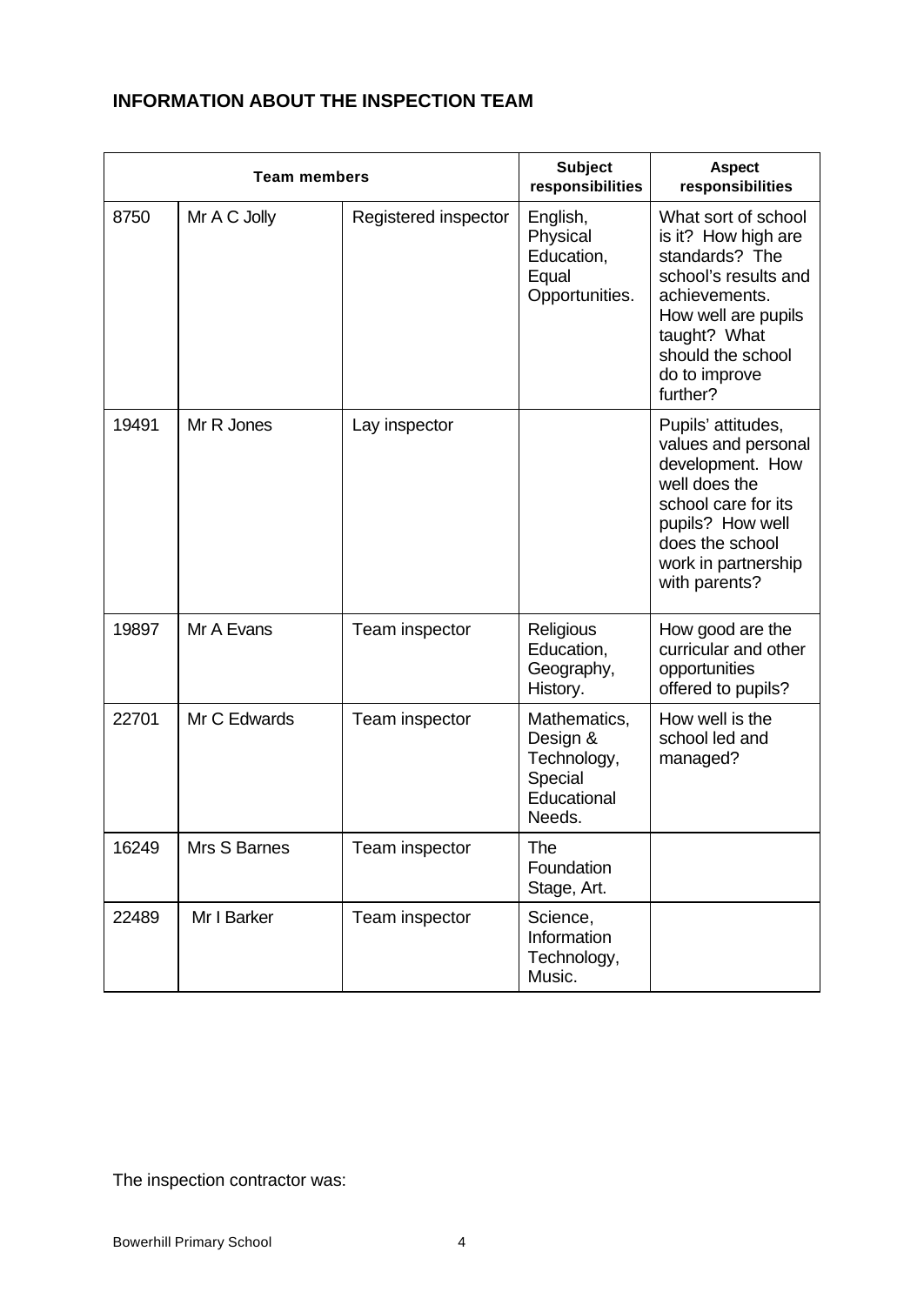Weatheroak Inspections Ltd 77 Twatling Road Barnt Green Birmingham B45 8HS

Any concerns or complaints about the inspection or the report should be raised with the inspection contractor. Complaints that are not satisfactorily resolved by the contractor should be raised with OFSTED by writing to:

> The Complaints Manager Inspection Quality Division The Office for Standards in Education Alexandra House 33 Kingsway London WC2B 6SE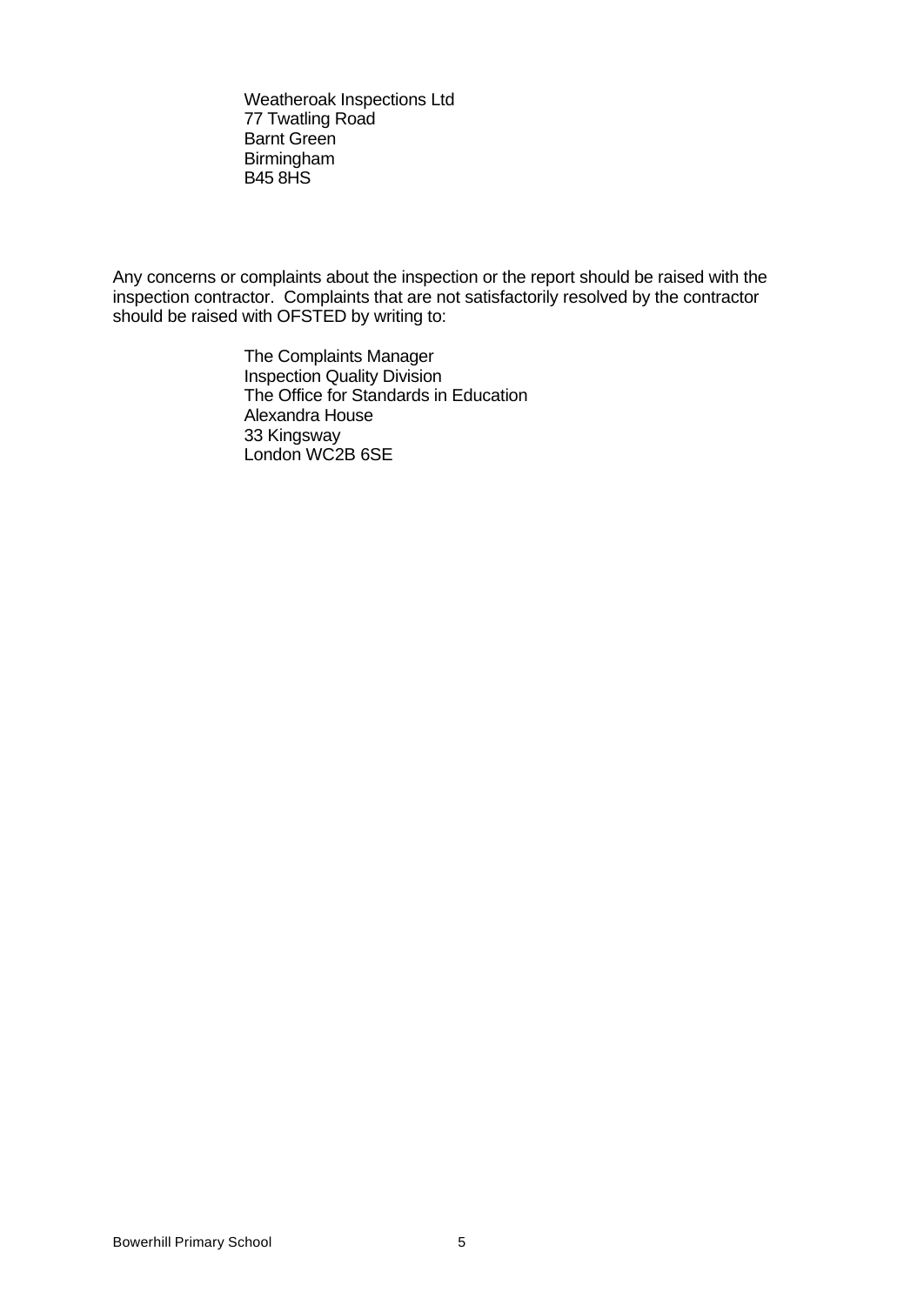# **REPORT CONTENTS**

|                                                                                                                                                                                                                                                                                                                                                                          | Page      |
|--------------------------------------------------------------------------------------------------------------------------------------------------------------------------------------------------------------------------------------------------------------------------------------------------------------------------------------------------------------------------|-----------|
| <b>PART A: SUMMARY OF THE REPORT</b>                                                                                                                                                                                                                                                                                                                                     | $7 - 11$  |
| Information about the school<br>How good the school is<br>What the school does well<br>What could be improved<br>How the school has improved since its last inspection<br><b>Standards</b><br>Pupils' attitudes and values<br>Teaching and learning<br>Other aspects of the school<br>How well the school is led and managed<br>Parents' and carers' views of the school |           |
| <b>PART B: COMMENTARY</b>                                                                                                                                                                                                                                                                                                                                                |           |
| <b>HOW HIGH ARE STANDARDS?</b>                                                                                                                                                                                                                                                                                                                                           | $12 - 13$ |
| The school's results and pupils' achievements<br>Pupils' attitudes, values and personal development                                                                                                                                                                                                                                                                      |           |
| <b>HOW WELL ARE PUPILS TAUGHT?</b>                                                                                                                                                                                                                                                                                                                                       | $13 - 14$ |
| <b>HOW GOOD ARE THE CURRICULAR AND OTHER</b><br><b>OPPORTUNITIES OFFERED TO PUPILS?</b>                                                                                                                                                                                                                                                                                  | $14 - 16$ |
| <b>HOW WELL DOES THE SCHOOL CARE FOR ITS PUPILS?</b>                                                                                                                                                                                                                                                                                                                     | $16 - 17$ |
| <b>HOW WELL DOES THE SCHOOL WORK IN</b><br><b>PARTNERSHIP WITH PARENTS</b>                                                                                                                                                                                                                                                                                               | 17        |
| <b>HOW WELL IS THE SCHOOL LED AND MANAGED?</b>                                                                                                                                                                                                                                                                                                                           | 17 - 18   |
| WHAT SHOULD THE SCHOOL DO TO IMPROVE FURTHER?                                                                                                                                                                                                                                                                                                                            | 19        |
|                                                                                                                                                                                                                                                                                                                                                                          |           |
| PART C: SCHOOL DATA AND INDICATORS                                                                                                                                                                                                                                                                                                                                       | $20 - 23$ |
| PART D: THE STANDARDS AND QUALITY OF TEACHING IN<br><b>AREAS OF THE CURRICULUM, SUBJECTS AND COURSES</b>                                                                                                                                                                                                                                                                 | $24 - 37$ |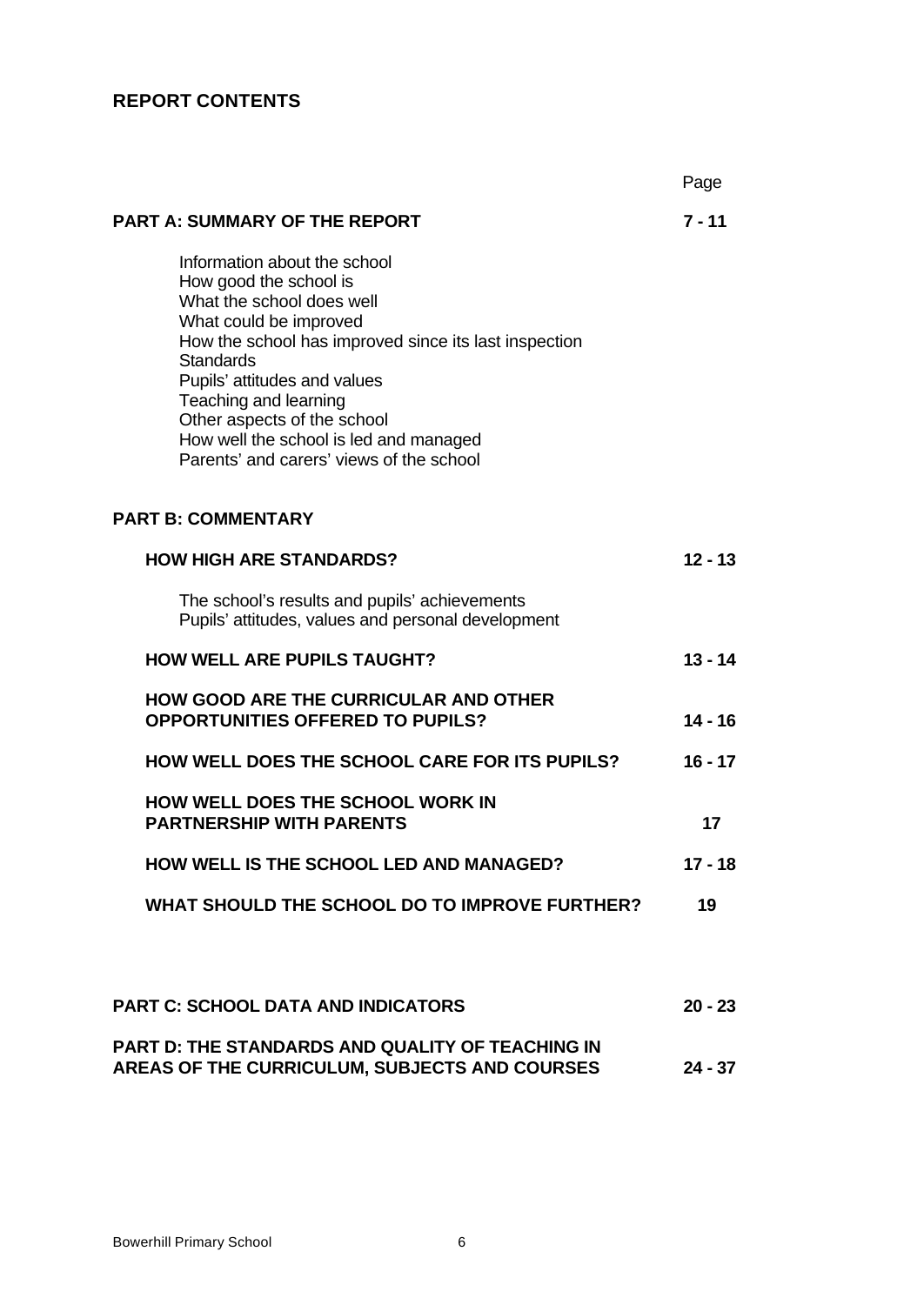# **PART A: SUMMARY OF THE REPORT**

## **INFORMATION ABOUT THE SCHOOL**

Bowerhill Primary School was founded in 1991 on a growing housing estate near Melksham in Wiltshire. There are 320 pupils aged between four and eleven. Pupils start school in the September preceding their fifth birthday. There are very few children for whom English is an additional language. The percentage of pupils identified as having special educational needs is above the national average, but the percentage of pupils specifically with statements of special educational needs is below the national average. The percentage of pupils known to be eligible for free school meals is below the national average. Attainment on entry to the school is broadly average.

# **HOW GOOD THE SCHOOL IS**

Bowerhill Primary School is a caring and well managed school, which has established a secure basis for further improvement. The standard of teaching is sound overall and generally good or very good in the final two years. The headteacher, ably supported by the governors, is providing effective leadership and has a clear understanding of the school's needs. Standards are generally satisfactory in most subjects. The Key Stage 2 test results last year were, untypically, well below the national average and standards of the current eleven year olds are mainly average. The school is providing satisfactory value for money.

#### **What the school does well**

- Standards in physical education are good.
- Most teaching in Years 5 and 6 is good or better.
- Attendance is above the national average.
- Behaviour is generally good.
- Provision for pupils' social development is very good.
- The provision for pupils with special educational needs is very good.
- The range of extra-curricular activities is very good.

#### **What could be improved**

- The assessment of pupils' progress to enable teachers to plan more effectively.
- The influence of the subject co-ordinators on the teaching and standards in their subjects.
- More consistent provision to meet the needs of more able pupils.

*The areas for improvement will form the basis of the governors' action plan.*

# **HOW THE SCHOOL HAS IMPROVED SINCE ITS LAST INSPECTION**

The school was last inspected in March, 1997. Standards were unsatisfactory then in design technology, religious education and information technology and, at Key Stage 2, in history and music. Standards in all those subjects have now risen and are average. Standards in geography, which were above average in the last inspection report are now average. Standards have fallen in art to be below average but they have risen in physical education to be above average.

Teachers are now using teaching time effectively and do not leave pupils too long in lessons without attention and quidance. The curriculum is now better balanced and music has more time devoted to it. There is effective coverage of the skills, concepts and knowledge in information technology, history and music, which were missing at the time of the last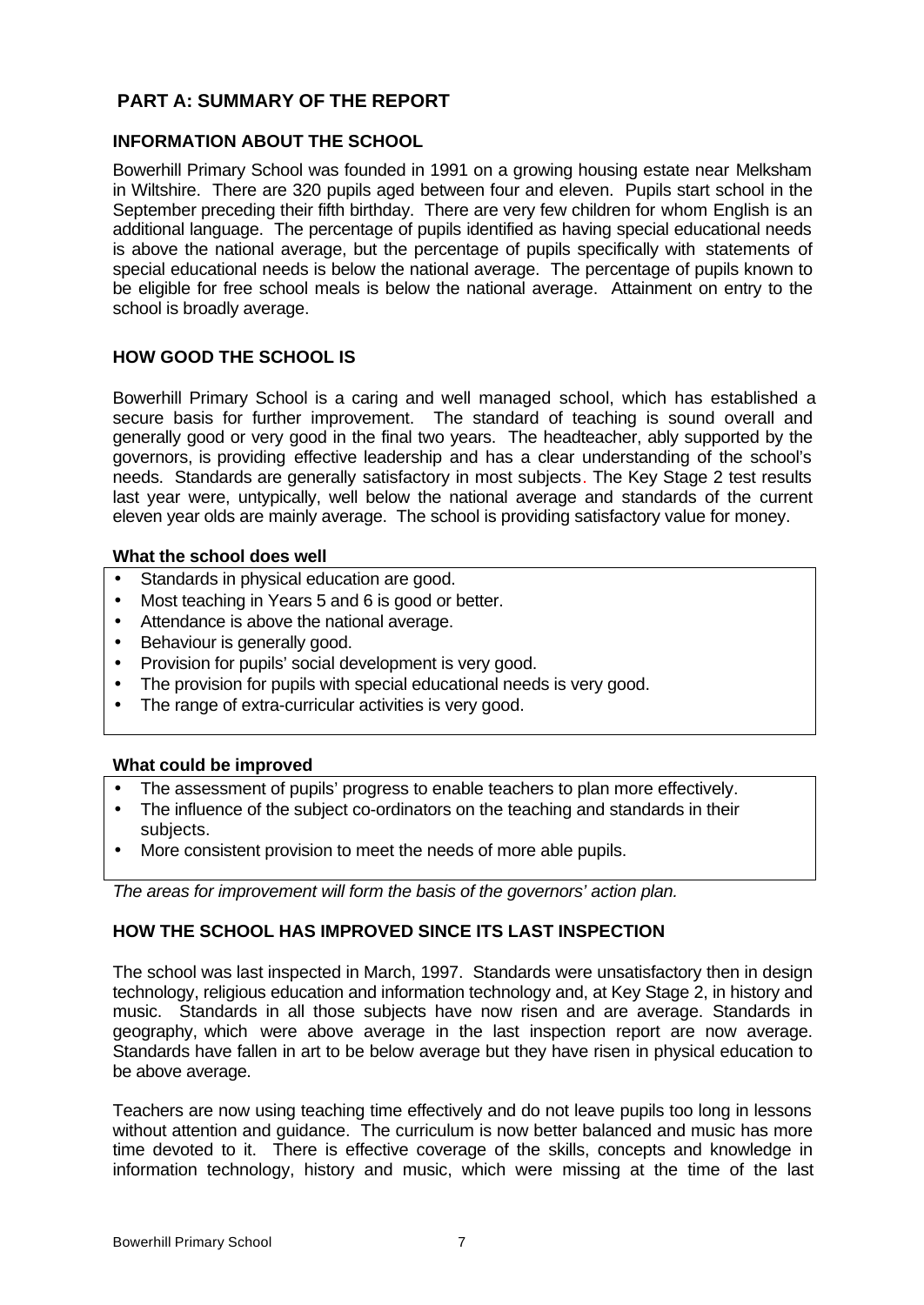inspection report. Systems have been put in place to monitor teaching and learning, as part of the performance management policy, but these are still at too early a stage to have had an impact on standards. Resources are now at least sound in science, mathematics, design and technology and information technology. Omissions in statutory requirements in the school prospectus and the Governors' Annual Report have been made good.

Thus significant improvement has been made in response to the key issues raised in the last inspection report. The test results are better in Key Stage 1 than at the time of the last inspection. The 2000 Key Stage 2 rest results compared less well with the national average but the current work in Years 5 and 6 is better than these test results would indicate. The level of improvement overall is satisfactory.

# **STANDARDS**

The table shows the standards achieved by 11 year olds based on average point scores in National Curriculum tests.

|                        | compared with |             |      |                    |                                                  |  |  |
|------------------------|---------------|-------------|------|--------------------|--------------------------------------------------|--|--|
| <b>Performance in:</b> |               | all schools |      | similar<br>schools | Key                                              |  |  |
|                        | 1998          | 1999        | 2000 | 2000               | well above<br>А<br>B<br>average above<br>average |  |  |
| English                | B             | B           | E    | E*                 | average<br>below average                         |  |  |
| mathematics            | B             | B           | E    | E*                 | well below average<br>E                          |  |  |
| science                | С             | С           | E    | Е                  |                                                  |  |  |

The table shows that results fell in the Key Stage 2 tests in 2000 so that standards were well below average when compared nationally and, as shown by the last column, in the lowest 5% when compared with similar schools in English and mathematics. However, the comparison is unrealistic. The "similar schools" are those which have a similar proportion of pupils entitled to free school meals – in this instance a group associated statistically with relatively high attainment – whereas the evidence is strong that this school's intake is of only average overall potential. A more useful comparison, is with a group of schools wherein the Key Stage 1 results for the same cohort of pupils were similar. When compared in this way, the results are put in a more favourable light and were actually what would be expected in English, although still below average in mathematics and science.

The school had predicted that the Key Stage 2 results for 2000 would suffer a significant dip because of the untypical ability range in that particular year group; the actual performance was better than expected. The current work in Year 6 is of a better standard than was reflected in last year's test results. Results had been in line with the national trend in English and mathematics between 1996 and 1999. The overall trend in Key Stage 1 has been upward since 1996 and last year's results improved in reading, writing and mathematics. Although targets for Key Stage 2 reflect careful analysis of different year groups, they are not always sufficiently ambitious to inspire the necessary improvement. Boys performed less well overall in tests in 1999 and 2000. As three fifths of last year's cohort were boys this had a disproportionate effect on the English test results. Boys are now performing better throughout most years in the school, particularly in Year 6 as a result of a concerted effort to raise their standards. However, too few able pupils attain the higher level in tests at the end of both key stages.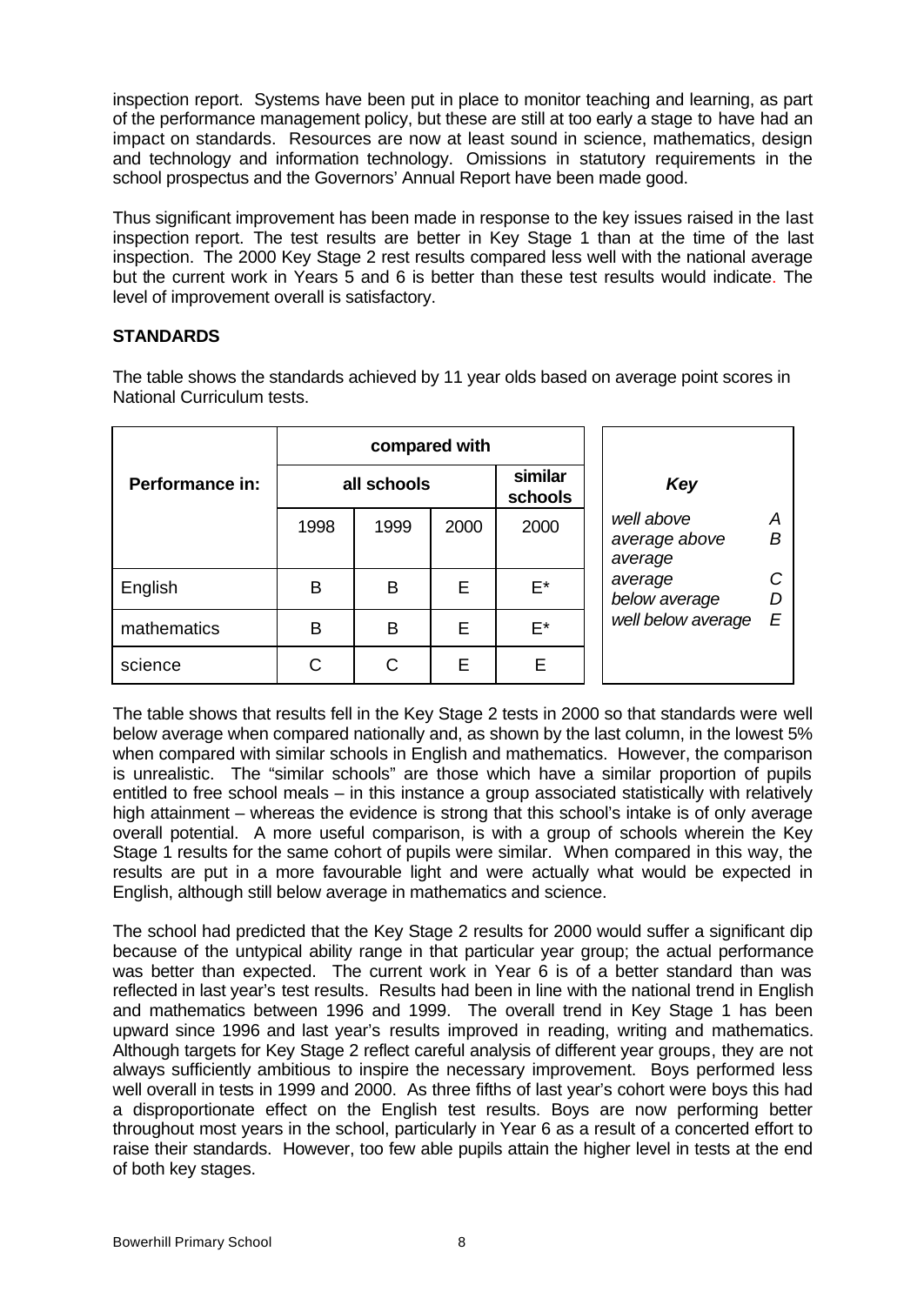Pupils' attainment on entry to the school is average and pupils achieve appropriate standards in relation to this. Standards are average in most subjects except for art and physical education. In physical education the standard seen was above average. In art the standards are currently below average. The best work seen in the school was in Years 5 and 6 and the weakest in Years 3 and 4. The school has introduced a thorough scheme to monitor pupils' attainment and set targets, but those set for English are not challenging enough.

| <b>Aspect</b>                             | <b>Comment</b>                                                                                                                               |
|-------------------------------------------|----------------------------------------------------------------------------------------------------------------------------------------------|
| Attitudes to the school                   | Pupils show an interest in their work and enjoy coming to school.<br>They take part enthusiastically in all activities.                      |
| Behaviour, in and out of<br>classrooms    | Standards of behaviour are generally good. A few pupils,<br>particularly in Years 3 and 4, do not live up to the otherwise high<br>standard. |
| Personal development<br>and relationships | The school provides opportunities for pupils to take responsibility.<br>Relationships throughout the school are good.                        |
| Attendance                                | Attendance is above the national average.                                                                                                    |

#### **PUPILS' ATTITUDES AND VALUES**

## **TEACHING AND LEARNING**

| <b>Teaching of pupils:</b><br>aged up to 5 years |       | aged 5-7 years | aged 7-11 years |
|--------------------------------------------------|-------|----------------|-----------------|
| Lessons seen overall                             | Sound | Sound          | Sound           |

*Inspectors make judgements about teaching in the range: excellent; very good; good; satisfactory; unsatisfactory; poor; very poor. 'Satisfactory' means that the teaching is adequate and strengths outweigh weaknesses.*

Ninety three per cent of teaching is satisfactory and just over a half of the total is good or better. The teaching is unsatisfactory in only seven per cent of lessons. This is a significant improvement on the last inspection. The skills of literacy and numeracy are taught effectively and the needs of all pupils were generally met in the lessons observed. The best teaching seen was in Years 5 and 6 where the teachers employed skilful questioning and built effectively on previous experience to enlarge pupils' knowledge. Clear targets for each pupil are displayed for literacy and occasionally other subjects and teachers focus on clear objectives in their lessons. The weakest aspect of teaching is marking, which varies between teachers, but does not generally give pupils sufficient guidance on how to improve. Another variable factor in the teaching is the level of expectation of pupils. This is generally insufficiently high for pupils in Years 3 and 4. It is better in Years 5 and 6 but the teaching overall makes insufficient demands of the more able pupils.

## **OTHER ASPECTS OF THE SCHOOL**

| <b>Aspect</b><br><b>Comment</b><br>________ |
|---------------------------------------------|
|---------------------------------------------|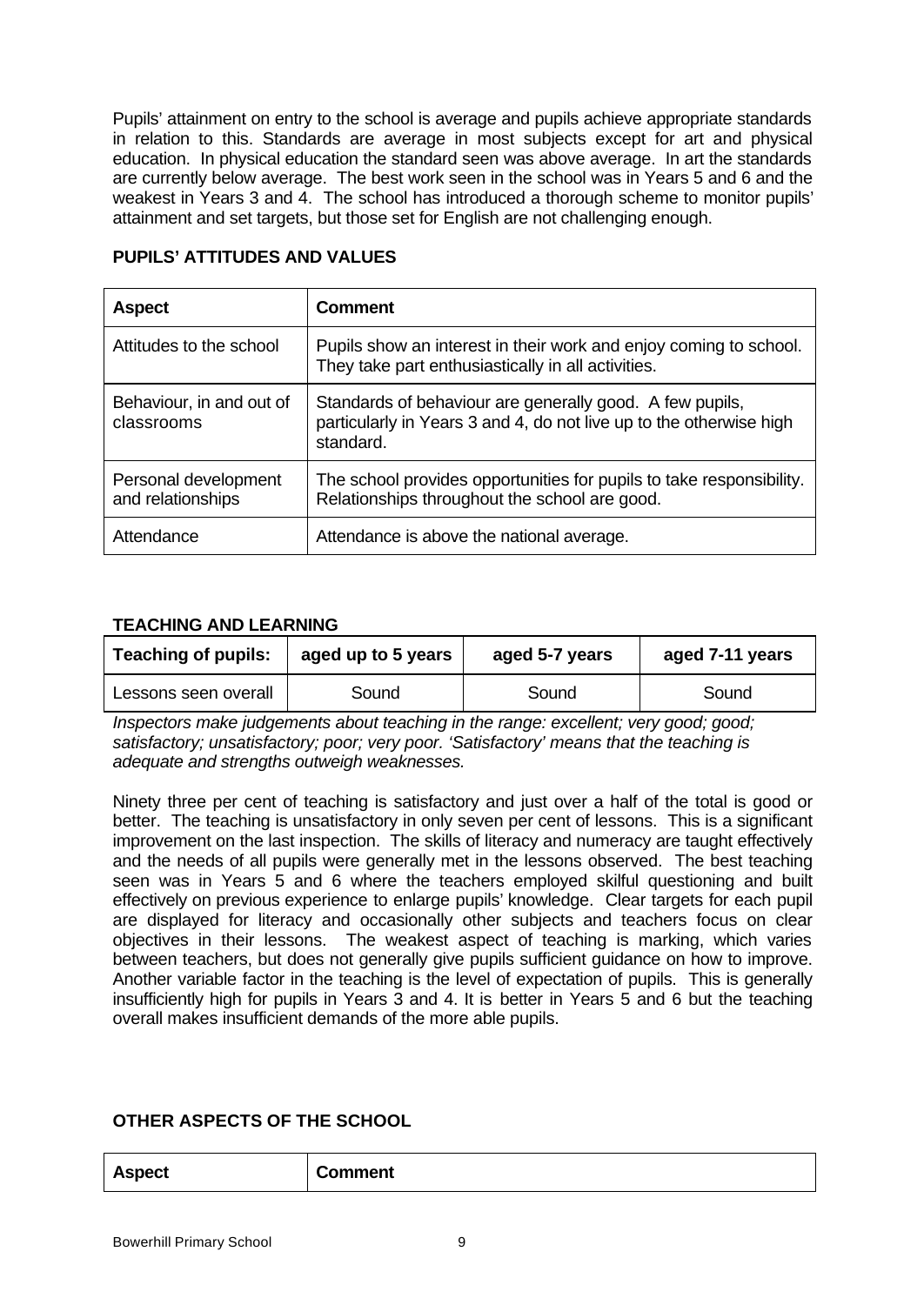| The quality and range of<br>the curriculum                                                              | The school provides a broad and reasonably balanced<br>curriculum with a wide range of learning opportunities in all three<br>key stages. There is very good provision for extra curricular<br>activities.                                                    |
|---------------------------------------------------------------------------------------------------------|---------------------------------------------------------------------------------------------------------------------------------------------------------------------------------------------------------------------------------------------------------------|
| Provision for pupils with<br>special educational<br>needs                                               | The provision for pupils with special educational needs is very<br>well organised and funded. Teachers and a team of dedicated<br>classroom assistants support very well pupils with a very wide<br>range of special needs. This is a strength of the school. |
| Provision for pupils'<br>personal, including<br>spiritual, moral, social<br>and cultural<br>development | The school makes good provision for all these facets of the<br>pupils' development. The provision for pupils' social development<br>is very good.                                                                                                             |
| How well the school<br>cares for its pupils                                                             | Overall procedures for child protection and ensuring pupils'<br>welfare are good. There are systems for monitoring and<br>supporting personal development and behaviour but those for<br>monitoring pupils' academic progress are less well developed.        |

The school recognises the need to improve communication with parents and has taken positive action to do this.

| <b>Aspect</b>                                                              | <b>Comment</b>                                                                                                                                                                                 |  |
|----------------------------------------------------------------------------|------------------------------------------------------------------------------------------------------------------------------------------------------------------------------------------------|--|
| Leadership and<br>manage-ment by the<br>headteacher and other<br>key staff | The headteacher, suitably supported by key staff, provides calm<br>and analytical leadership, which is giving a sound basis for the<br>school's continued development.                         |  |
| How well the governors<br>fulfil their responsibilities                    | The governors fulfil all their statutory responsibilities. They are<br>well informed and actively involved in strategic planning.                                                              |  |
| The school's evaluation<br>of its performance                              | The school has recognised the need to raise standards and has<br>responded with a thorough overhaul of the curriculum and an<br>extensive programme of non-statutory and standardised testing. |  |
| The strategic use of<br>resources                                          | Delegated budgets and grants are used effectively. Financial<br>planning and control are good and benefit from the expert advice<br>and supervision of the governors.                          |  |

## **HOW WELL THE SCHOOL IS LED AND MANAGED**

The school benefits from good staffing, accommodation and resources. The school applies effectively the principles of Best Value. The school's aims and values are well reflected in its work but co-ordinators influence insufficiently the standards and teaching of their subjects.

#### **PARENTS' AND CARERS' VIEWS OF THE SCHOOL**

| What pleases parents most |                                    | What parents would like to see improved |  |
|---------------------------|------------------------------------|-----------------------------------------|--|
|                           | Their children like school.        | The school could work more closely with |  |
|                           | Their children make good progress. | parents.                                |  |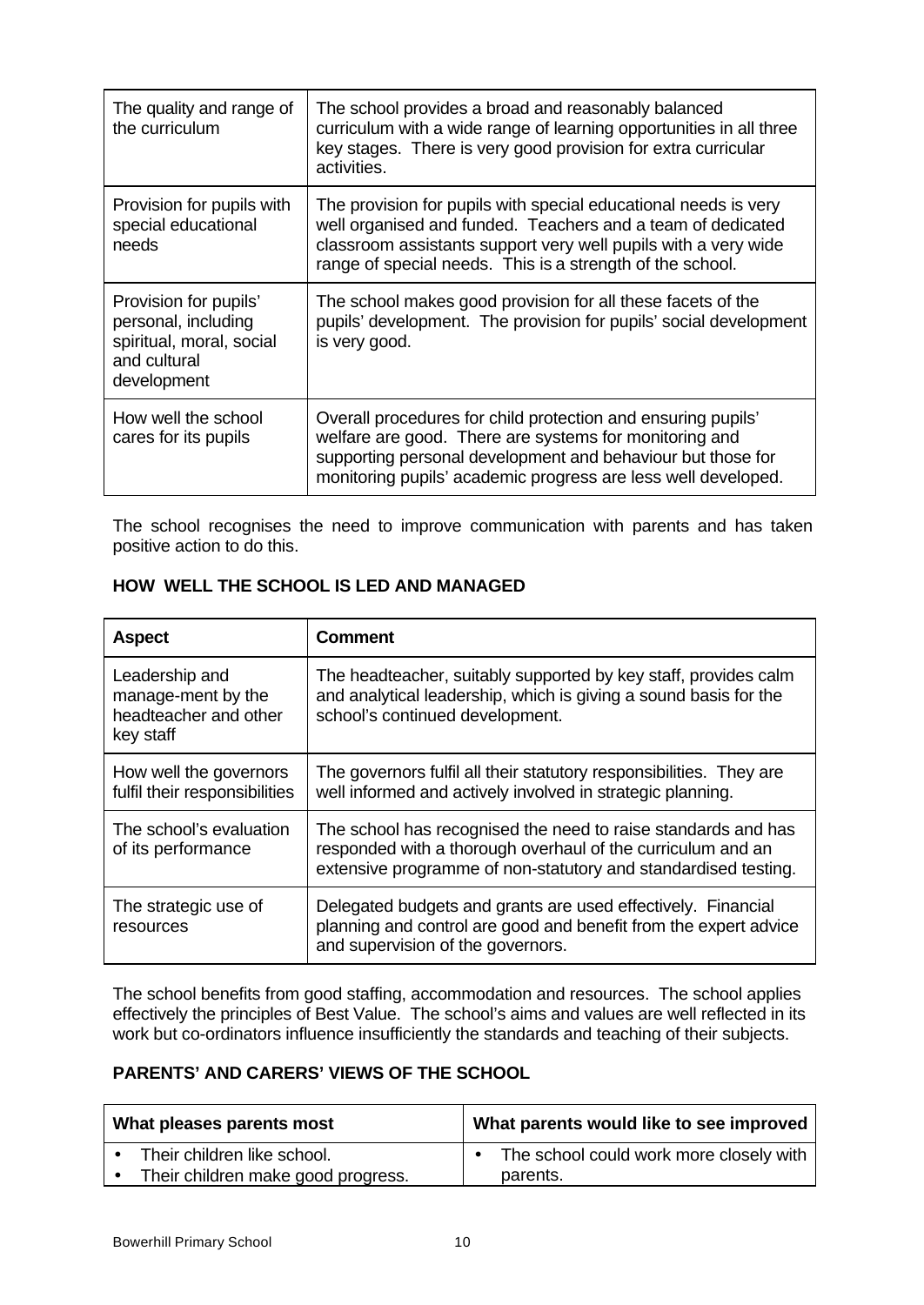| Teaching is good.                 | The range of activities outside lessons. |
|-----------------------------------|------------------------------------------|
| The school has high expectations. | Information about their children's       |
|                                   | progress.                                |
|                                   | The right amount of homework.            |
|                                   |                                          |

The inspection team agrees that the children like school and respond to what is expected of them to make appropriate progress. The school acknowledges that it needs to work more closely with parents and provide more information about children's progress. It has already started to improve communication. The inspection team judged that the new homework policy and schedule provide broadly the right amount of homework. They considered the range of activities provided outside lessons was actually very good when compared with other primary schools.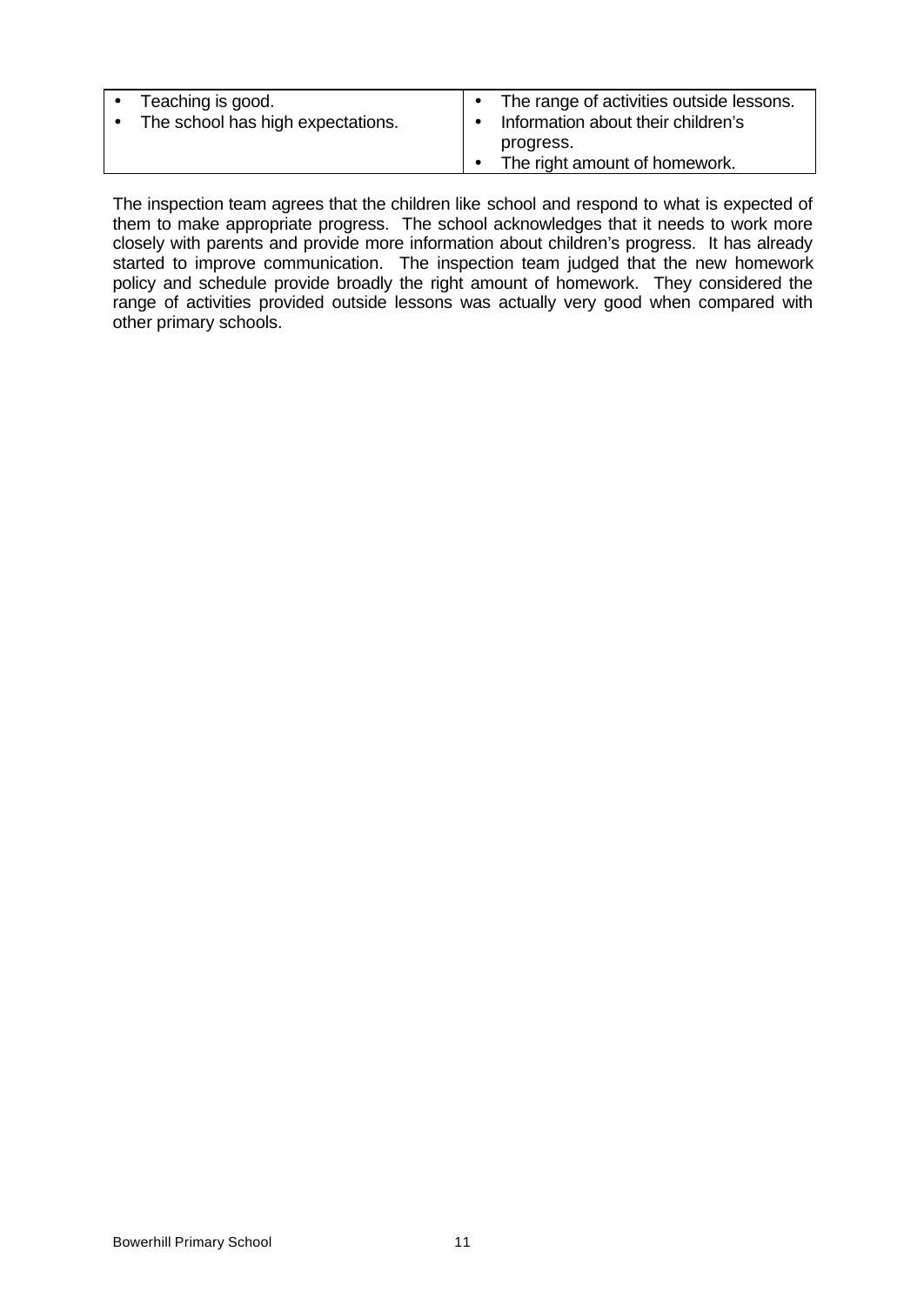## **PART B: COMMENTARY**

#### **HOW HIGH ARE STANDARDS?**

#### **The school's results and pupils' achievements**

- 1. Results in the key subjects of English, mathematics and science in Key Stage 2 were well below the national average in 2000. These results represented a significant dip after steady improvement from 1997 – 1999. When compared with schools in similar situations the results for science were well below average and those for English and mathematics placed the school in the lowest 5 per cent of these schools for performance. However, the comparison, based on entitlement to free school meals, does not appear to be truly indicative of the school's performance, as explained in the Summary above.
- 2. When these results are compared with prior attainment, standards are just below what would be expected in mathematics and science and in line with what would be expected in English. Almost one half of that particular cohort was on the school's register of educational needs. The average points score was affected adversely by the low percentage of pupils who attained the higher level, Level 5. This is partly explained by a smaller number of pupils entering the school with above average standards of literacy and numeracy than would be found nationally.
- 3. Results improved in the Key Stage 1 tests last year to reach the national standard in mathematics and writing and just below in reading. Test results have been erratic over the last four years but these are the best so far.
- 4. The school has recognised these results are not good enough and has introduced a sound system to monitor the attainment of pupils and ensure they achieve standards of which they are capable. It has also introduced diagnostic tests to improve target setting towards better performance in tests. Sound targets have been set for the future in mathematics and science but they are insufficiently ambitious to ensure the school meets the national target for English in 2002.
- 5. Attainment on entry to the school is clearly average, judging by baseline tests for the last two years, with fewer pupils attaining higher levels that would be expected nationally. Pupils make sound progress in reception and attain all the early learning goals. This progress is maintained in Key Stage 1 where standards in English, mathematics and science, and information technology are average. Standards in religious education have improved throughout the school from the last inspection report and meet the requirements of the Locally Agreed Syllabus.
- 6. Standards in English and mathematics are average by the time the pupils leave the school. The school gives considerable emphasis to the teaching of basic skills and standards of literacy and numeracy are sound throughout the school. Standards in science are average at the end of Key Stage 2.
- 7. Standards have improved in design and technology and information technology throughout the school. They have also improved in history and music so that all these subjects are now of average standard.
- 8. Standards have fallen in geography from above average to an average standard but they have risen in physical education and are now above average. Standards in art are now below average.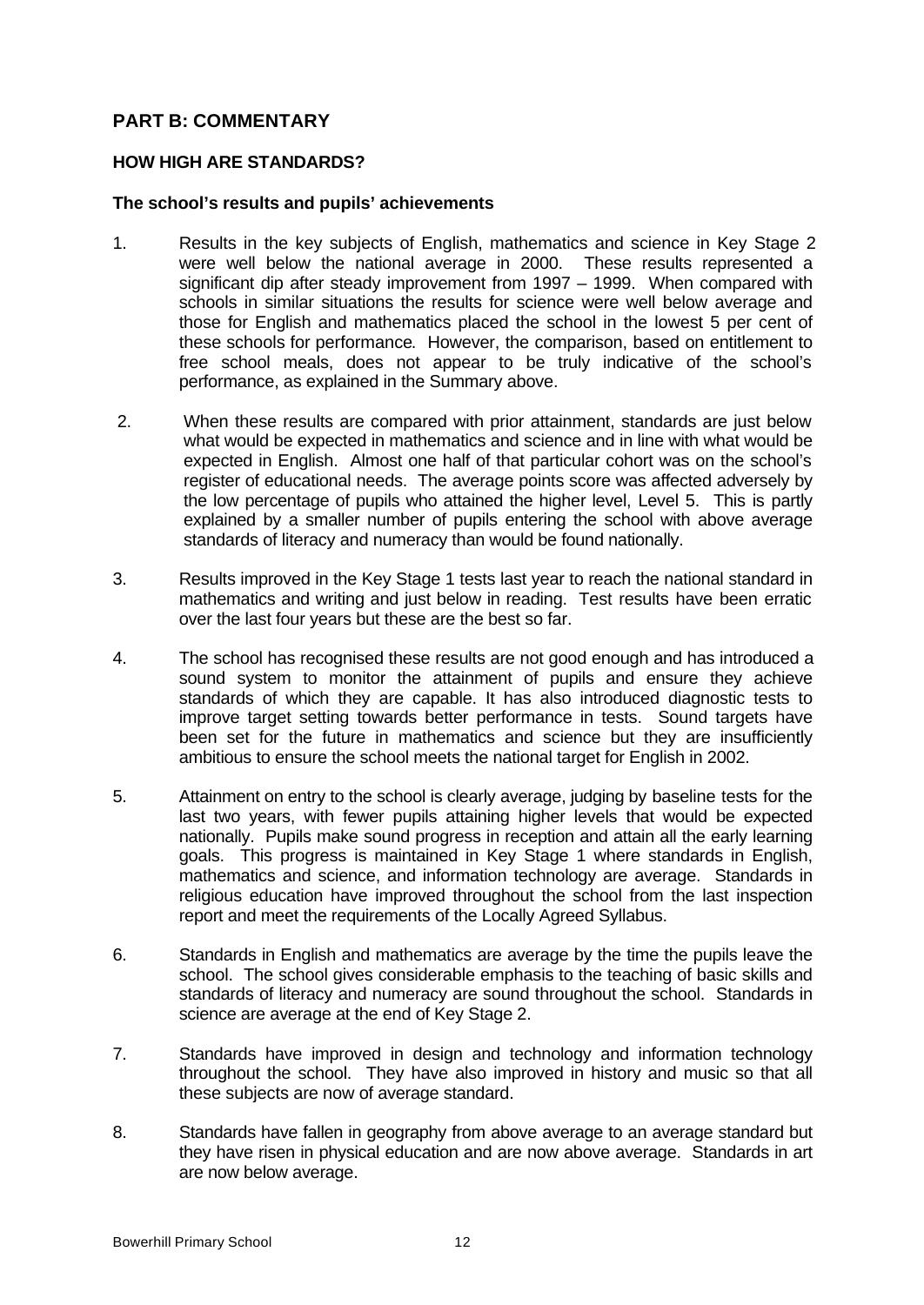9. Thus overall standards in subjects have improved. The school is aware that test results need to improve and there is a strong shared commitment to make that happen, which is backed by sound strategies and analysis.

#### **Pupils' attitudes, values and personal development**

- 10. Pupils have good attitudes to learning and generally show a keen interest in their lessons and other school activities. They are eager to answer questions and not only contribute their own opinions and experiences but also listen to the views of others, for example in Circle Time. In a key Stage 1 literacy lesson they listened quietly while one pupil outlined the plot of a story he intended to write. Pupils say that they enjoy coming to school, which their parents confirm. Attendance levels are above national averages and pupils arrive punctually.
- 11. Behaviour around the school is good on occasions such as assemblies, break times and dining. It is also generally good in lessons, although in Key Stage 2 there is some minor disruptive behaviour by a small number of pupils which requires frequent checking by teachers. Pupils are friendly and polite. They treat the school site and property with care. The school has worked hard to improve standards of behaviour through the introduction of revised policies incorporating a variety of rewards, "sharing success" assemblies and golden rules which are understood and accepted by pupils. There are very few exclusions.
- 12. Relationships throughout the school are also good. Pupils work well together in small groups, for example undertaking a survey of playground activity as part of a project on the local environment, or in pairs, sharing calculators for a numbers game or numeracy lesson. At times older pupils help younger ones with reading. Although some name-calling does occur on occasions, bullying and other forms of oppressive behaviour are not major issues. Pupils with special educational needs are well integrated with their peers.
- 13. The school provides a variety of opportunities for pupils to become responsible. Residential visits, which broaden experience, are organised for Years 5 and 6. Pupils undertake many jobs in class and around the school. They contribute to the development of class rules and projected environmental improvements around the school, as well as participating fully in the range of extra curricular activities and undertaking some charity work.

# **HOW WELL ARE PUPILS OR STUDENTS TAUGHT?**

- 14. The quality of teaching was a major weakness in the last inspection report when twenty five per cent of the teaching was judged to be unsatisfactory. The quality of teaching has now improved and only seven per cent of teaching is unsatisfactory. Just over one half of the teaching is good or better and one fifth of the total is very good or excellent.
- 15. The teaching in the foundation stage is at least sound and sometimes good. The management of the pupils is good and there are clear routines so that pupils know what they have to do. The teaching of information and communication technology in the foundation stage is a strength.
- 16. The teaching in Key Stage 1 is always at least sound and sometimes good. Pupils again are well managed and support assistants make a valuable contribution to the pupils' learning. Clear targets are set for the pupils in each class, which aids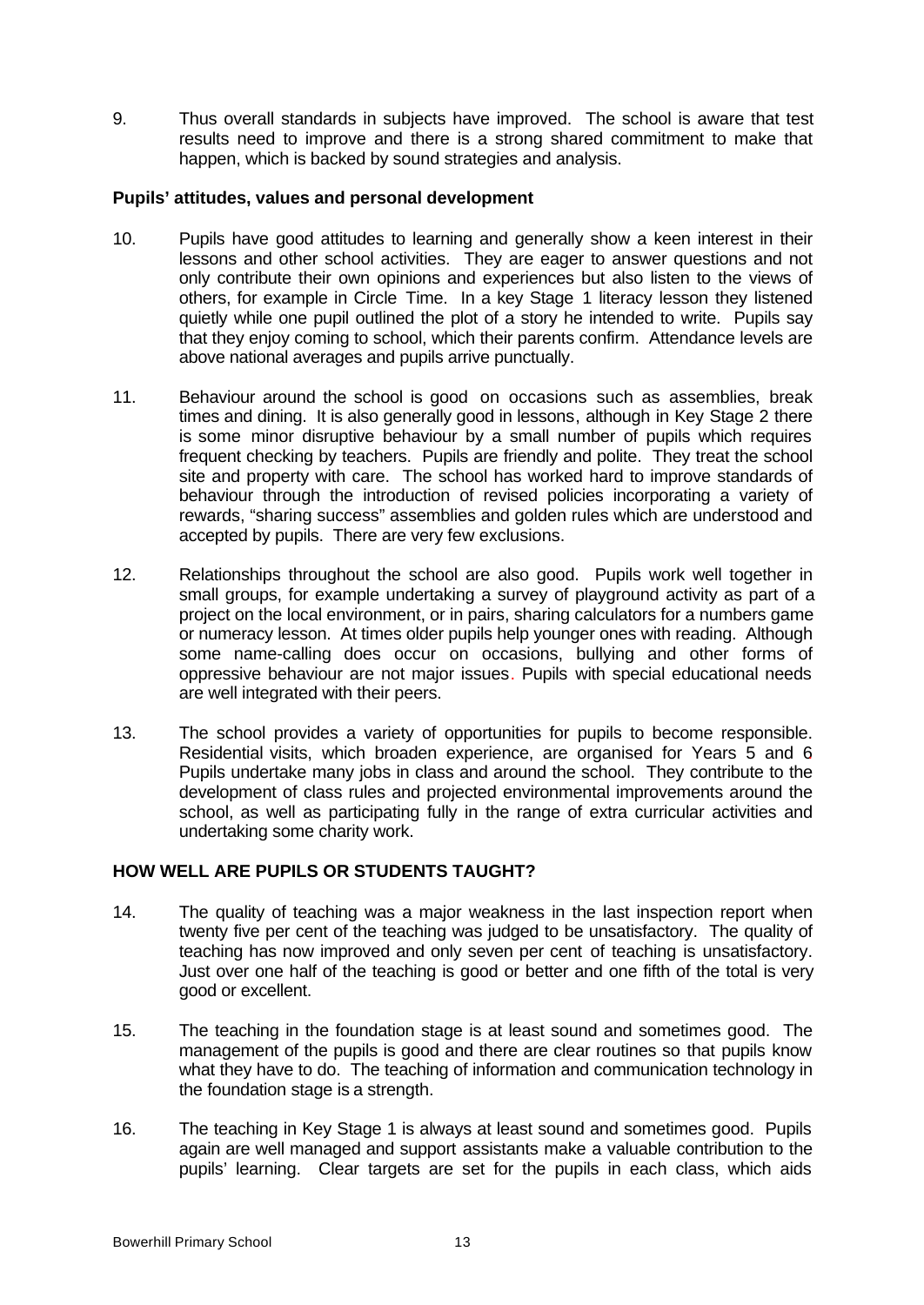individual progress. There is effective use of white boards and overhead projectors as teaching aids.

- 17. The teaching is more variable in Key Stage 2. In Years 5 and 6 it is at its best: over half of the lessons are good, very good or excellent. There is a very clear target setting process, which is at its best in one Year 5 classroom where the teacher has columns next to the individual targets saying *'Getting Started'*, *'Nearly There'* and *'Got It'.* In Year 6 the teacher's knowledge and understanding of the pupils helped her to motivate them to perform a complicated dance routine. In one excellent lesson on Ancient Greece with Year 5 pupils, the teacher involved all of them with her questions. An excellent stimulus for their learning was an activity requiring the pupils in pairs to judge attributes as Athenians or Spartans.
- 18. The teaching is least strong in Years 3 and 4 and in three out of every twenty lessons it is unsatisfactory. The management of sometimes challenging pupils is less effective and lessons often lack the pace that characterises the teaching in Year 5, particularly. The marking of pupils' work, which is variable throughout the school, is least satisfactory for this mixed age group. Mediocre work is often accompanied by a brief, complimentary comment and insufficient guidance is given on how pupils can improve. In Years 3 and 4 insufficient demands are often made of higher attaining pupils, in contrast again to the teaching in Years 5 and 6.
- 19. The numeracy and literacy strategies have been introduced satisfactorily and introductions, main activities and plenary sessions are generally well taught. Most classrooms have clear targets for both individuals and groups in literacy and numeracy. The teaching generally meets the needs of all pupils and learning is consistently fostered by the clarity of lesson objectives and good relationships between pupils and teachers. The new homework policy and schedule have ensured that arrangements are satisfactory.

## **HOW GOOD ARE THE CURRICULAR AND OTHER OPPORTUNITIES OFFERED TO PUPILS OR STUDENTS?**

- 20. The school provides a broad curriculum, offering the pupils a sound range of worthwhile learning opportunities. Total weekly teaching time meets national recommendations. Although there is a heavy emphasis on the teaching of English, all subjects, including music, receive an appropriate share of teaching time. This is an improvement on the findings of the previous inspection report. About eleven pupils are currently taking advantage of opportunities that exist for instrumental music tuition. The school meets its obligations to provide a daily act of collective worship, which was not the case during the previous inspection. The school is implementing the National Strategies for Literacy (NLS) and Numeracy (NNS) satisfactorily.
- 21. Planning of the curriculum is satisfactory and this represents an improvement on the findings of the previous inspection report. The teachers in each year work closely together to plan the work, which the pupils will do each term. English and mathematics are soundly planned according to the NLS and NNS, whilst planning in other subjects is based on national guidelines, adapted to the needs of the school. The headteacher monitors this planning regularly.
- 22. The school takes effective steps to ensure that all the pupils, regardless of gender, academic or physical ability can benefit from what the school has to offer and achieve their full potential. The school monitors the achievement of different groups of pupils well. Strategies for improving the performance of boys in Key Stage 2,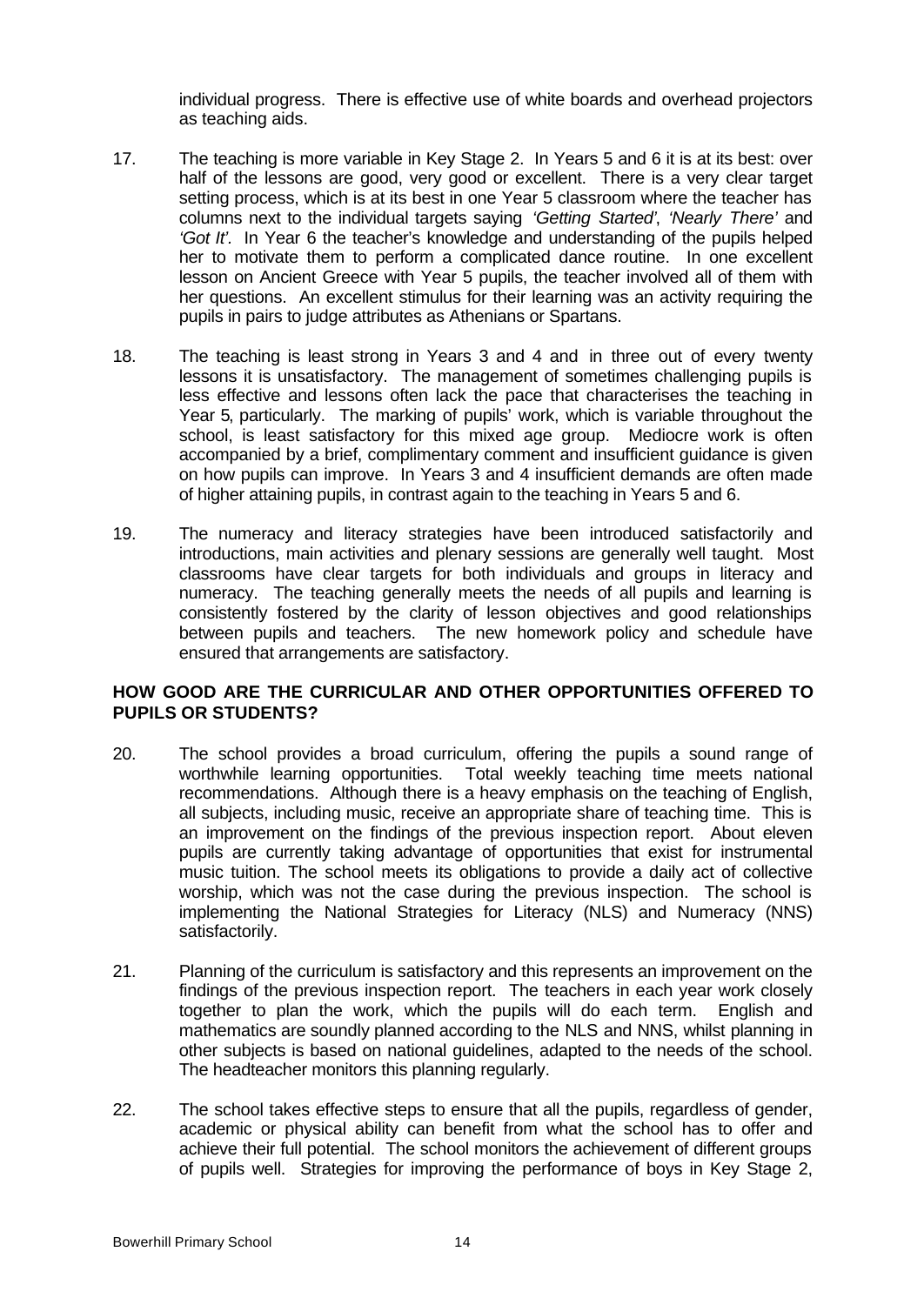which was found to be relatively weak, have resulted in higher standards, with boys even slightly outperforming girls now. Accommodation for pupils with severe mobility problems is very good and these pupils are very well integrated into daily school life.

- 23. Although a significant proportion of parents responding by questionnaire feels that the school does not provide enough activities outside lessons, provision for extracurricular activities is, in fact, very good. There are numerous clubs which enhance the curriculum. These include football, netball, tennis, table tennis, cricket, dance and drama, choir, design and technology, French, art, computers, a book club and a story club. Many of these are open to pupils of all ages. Football and netball matches are played against local schools, often with success. The football team lost in the league cup final during the inspection and the netball team recently reached the play-off final. Pupils participate in a local cricket tournament. The curriculum is further enhanced by many school visits to places within the locality and further afield, including Bath, Portsmouth, Weymouth, Bristol Zoo, Lackham Countryside College and residential visits to South Wales and Dorset.
- 24. The headteacher recognises that more links with the community would enhance the pupils' learning further. However, the links are already broadly satisfactory. The knowledge and expertise of visitors is used whenever possible and parents often help out with activities such as art and craft. The teachers use the locality well to enhance learning in subjects such as geography.
- 25. There are good links with the adjacent pre-school playgroup, which uses the school's facilities and which sometimes attends school assemblies. Links with the local secondary school are satisfactory. There are opportunities for the Year 6 pupils to visit the secondary school in the summer term and, in order to smooth the transition to Key Stage 3, they begin a project in Year 6 and finish it in the secondary school.
- 26. Provision for the pupils' personal, social and health education is satisfactory. There is a planned programme of work in Circle Time, when the pupils are encouraged to develop confidence and self-esteem and to discuss issues of concern to them. Human growth, health education and attention to the dangers of drugs misuse are taught as part of science, with due regard to the pupils' age and maturity. Formal sex education is provided for Year 6 pupils before they leave the school, sometimes with help from the school nurse.
- 27. Provision for the pupils' spiritual development is satisfactory, which is an improvement on the findings of the previous inspection report. The pupils celebrate festivals of the Christian calendar and the local curate has led some acts of collective worship. In some lessons, particularly in religious education, the teachers give the pupils a chance to stop and think about ideas. In a Year 3 and 4 Circle Time session, the pupils talked responsibly about people and things which were special to them and about worries that they had. Year 1 and 2 pupils have written simple poems thanking God for animals and pets. The teachers try to instil a sense of awe and wonder into learning. This was apparent in a Year 1 and 2 science lesson, when the pupils were excited at the freezing of some liquids. The teachers regularly select a 'special person of the day', in order to celebrate achievement and this is further celebrated in a weekly 'sharing successes ' assembly. Acts of collective worship make a satisfactory contribution to the pupils' spiritual development on themes, such as thinking of others and helping one another.
- 28. The school makes good provision for the pupils' moral development. A clear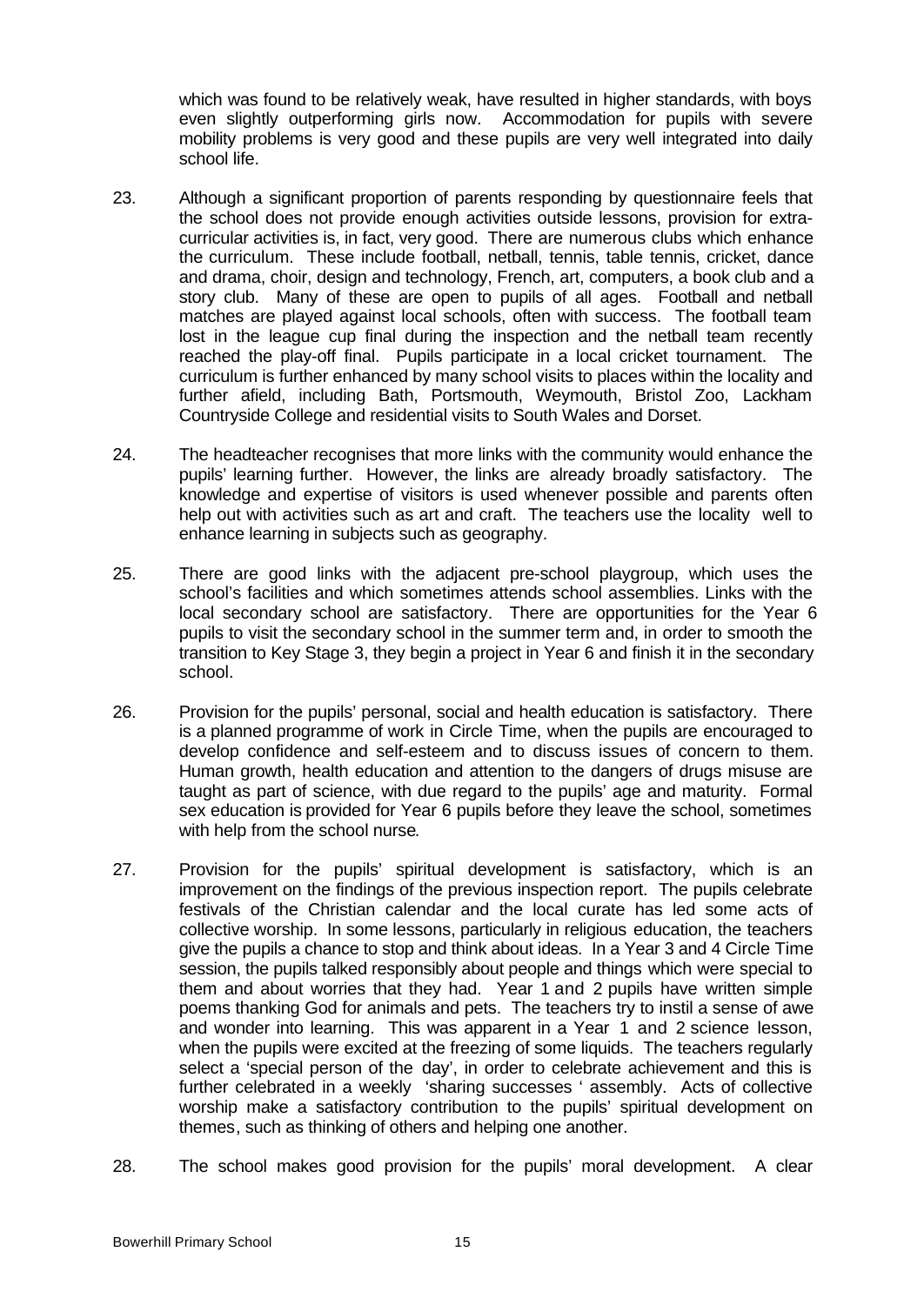behaviour policy includes guidelines for promoting good behaviour through a system of positive rewards and a statement on the school's policy regarding bullying. School rules and 'golden rules' are clearly displayed in all classrooms and the pupils are made well aware of the differences between right and wrong. Some individual education plans for pupils on the special educational needs register include targets for improving behaviour and the school has also made effective use of the local behaviour support service.

- 29. Provision for the pupils' social development is very good. Most parents feel that the school helps their children to become responsible. The teachers encourage the pupils to carry out a variety of tasks in classrooms and around the school and older pupils are encouraged to help younger ones. The pupils have supported many charities, including the Trowbridge Family Centre. They can develop social skills in many extra-curricular clubs, in school productions, in class assemblies and on visits, including, for Year 5 and 6 pupils, residential visits. Pupils in Year 6 can develop road safety skills on a cycling proficiency course. In geography, the pupils think about environmental pollution and the need for conservation and recycling. Pupils in Years 3 and 4, for example, have conducted a survey of rubbish discarded in school. In many lessons, such as science and physical education, the pupils are often encouraged to work collaboratively.
- 30. There is good provision for the pupils' cultural development. The pupils have listened to an author and have participated in poetry workshops during a book week. Theatre groups have visited the school. Visits to museums and Swindon's Wyvern Theatre enhance cultural development. In art, the pupils learn about the work of a variety of well-known artists and there is a good display of Victorian canal art. In history, they learn about the cultures of ancient Greece and the legacy of the Romans in Britain. In geography, they learn about aspects of life in a West African country. Provision for multicultural awareness is less pronounced. Work in art, for example, is almost exclusively based on Western Europe. However, provision is broadly satisfactory. In literacy, Year 5 pupils have looked at stories from around the world and younger pupils have celebrated the Chinese New Year. In religious education, the pupils learn to develop respect for peoples of different faiths and cultures.

#### **HOW WELL DOES THE SCHOOL CARE FOR ITS PUPILS?**

- 31. This is a caring school where the well being and support of pupils is a priority. The school provides a stable and safe setting in which learning can take place. Pupils with special educational needs are particularly well integrated into the school and the provision for them is very good. Pupils also receive pastoral help and advice from visitors including the school nurse, police and road safety experts.
- 32. There are effective procedures to deal with child protection. The necessary steps to comply with the requirements of health and safety legislation have been taken and a member of staff and a governor undertake termly inspections.
- 33. There are sound arrangements involving all staff for monitoring the personal development and behaviour of pupils. Incidents are logged and if necessary information recorded on the pupils' annual reports. Records are also kept of the various rewards that pupils have earned as part of the policy to promote good behaviour. These systems are underpinned by a strong informal network for the exchange of information between staff who know the pupils well. Comprehensive attendance records are maintained and unexplained absences are always followed up.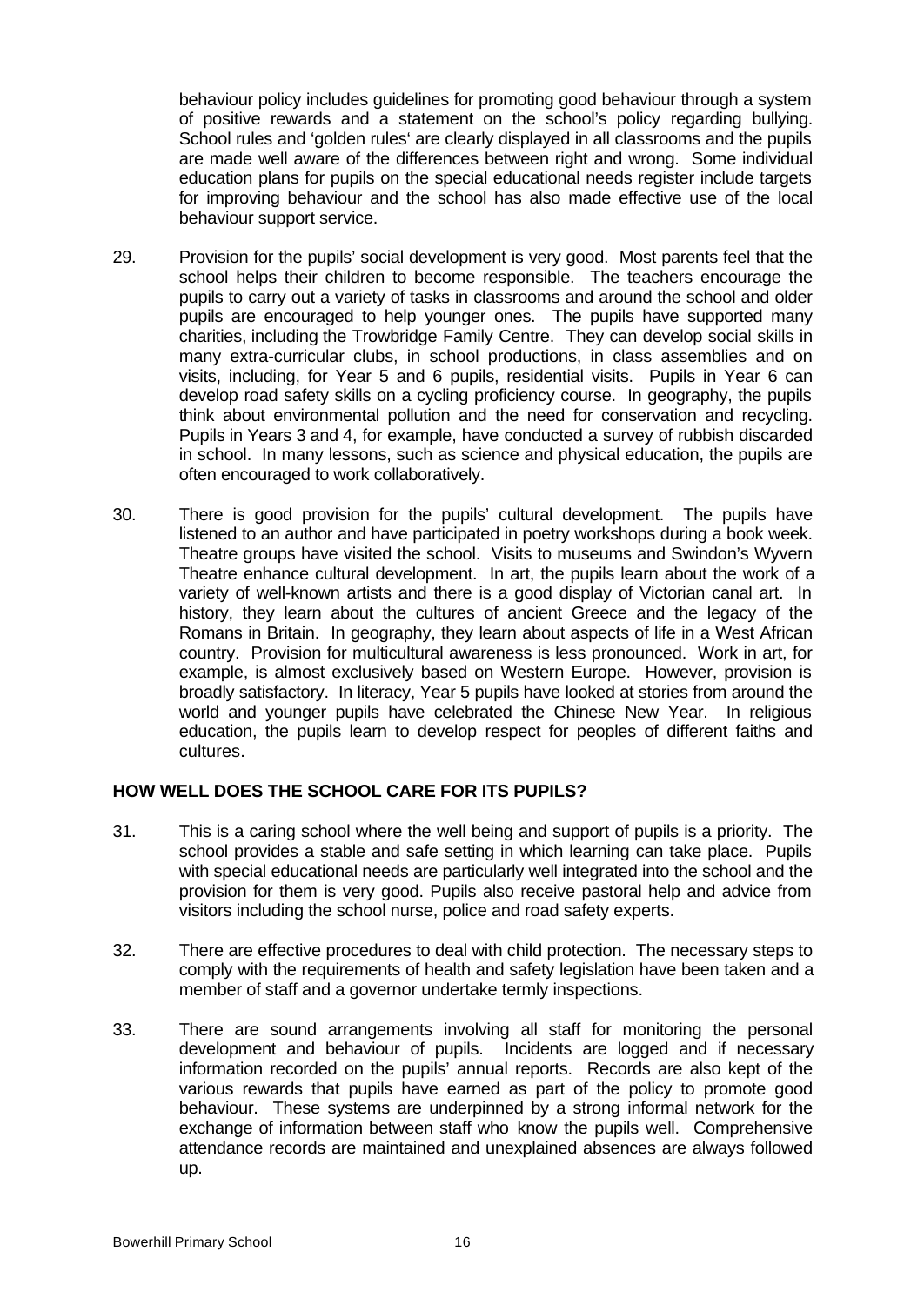- 34. There are weaknesses in the current systems for the monitoring and recording of academic progress but these are being actively addressed. Pupils now take a variety of nationally recognised tests each year and the information from these is being incorporated into a computerised database. Analysis of this is intended to enable individual academic targets to be set so that pupils can be appropriately supported.
- 35. All assessment information relating to literacy, numeracy, science and information and communication technology will also be drawn together into an individual Record of Achievement for each pupil, which will also include personal development targets. However, there are no plans to develop systematic monitoring of progress in other foundation subjects.

#### **HOW WELL DOES THE SCHOOL WORK IN PARTNERSHIP WITH PARENTS?**

- 36. Overall the links with parents are sound. Most parents believe that the school is approachable, although significant minorities do have reservations about the information that they are given and the way that the school works with them. The school is aware of these concerns and has introduced a number of measures to improve communication. As well as sending out regular newsletters the school has recently organised specific meetings on numeracy and Standard Assessment Tests, which have been well attended, and provided opportunities for parents to see their children's work in class assemblies. There are still some inconsistencies between classes in the way that parents are informed about curriculum issues. The school is in the process of introducing a comprehensive Record of Achievement for each pupil that will provide parents with a very detailed picture of progress in literacy, numeracy, science and information communication technology.
- 37. The school is keen to consult with parents and involve them in their children's learning and the life of the school. For example it has produced a guidance booklet for parents to help their children to read and a revised homework policy informs parents about the activities which pupils will take home and how these should be approached. A number of parents regularly help in school with reading, computers, cookery and making resources. An active Parents' Association has raised significant sums of money for the purchase of new computers and other equipment. Such support makes a valuable contribution to the learning opportunities and facilities available to pupils.

## **HOW WELL IS THE SCHOOL LED AND MANAGED?**

38. Since his appointment in 1999 the headteacher has provided calm analytical leadership. He identified the need to provide a clear staff management structure, which is now in place and working well, and to developing teams of teachers to share their wide range of experience and expertise. Most of this has been achieved but an unavoidably high turnover of staff has limited the hoped for stability. The headteacher has overseen a complete overhaul of the curriculum and now all subjects have useful programmes of study, although some policy documents are still required and further work is necessary on assessment procedures. He has a clear vision for the school's development and is aware of the need to raise standards. The headteacher is well supported by the deputy headteacher. She plays a valuable role in pastoral and curriculum development, as well as managing the school's resources efficiently. The school's management of and provision for pupils' special educational needs is very good and enables some pupils, who in the past would have been educated separately, to be happily integrated into school life.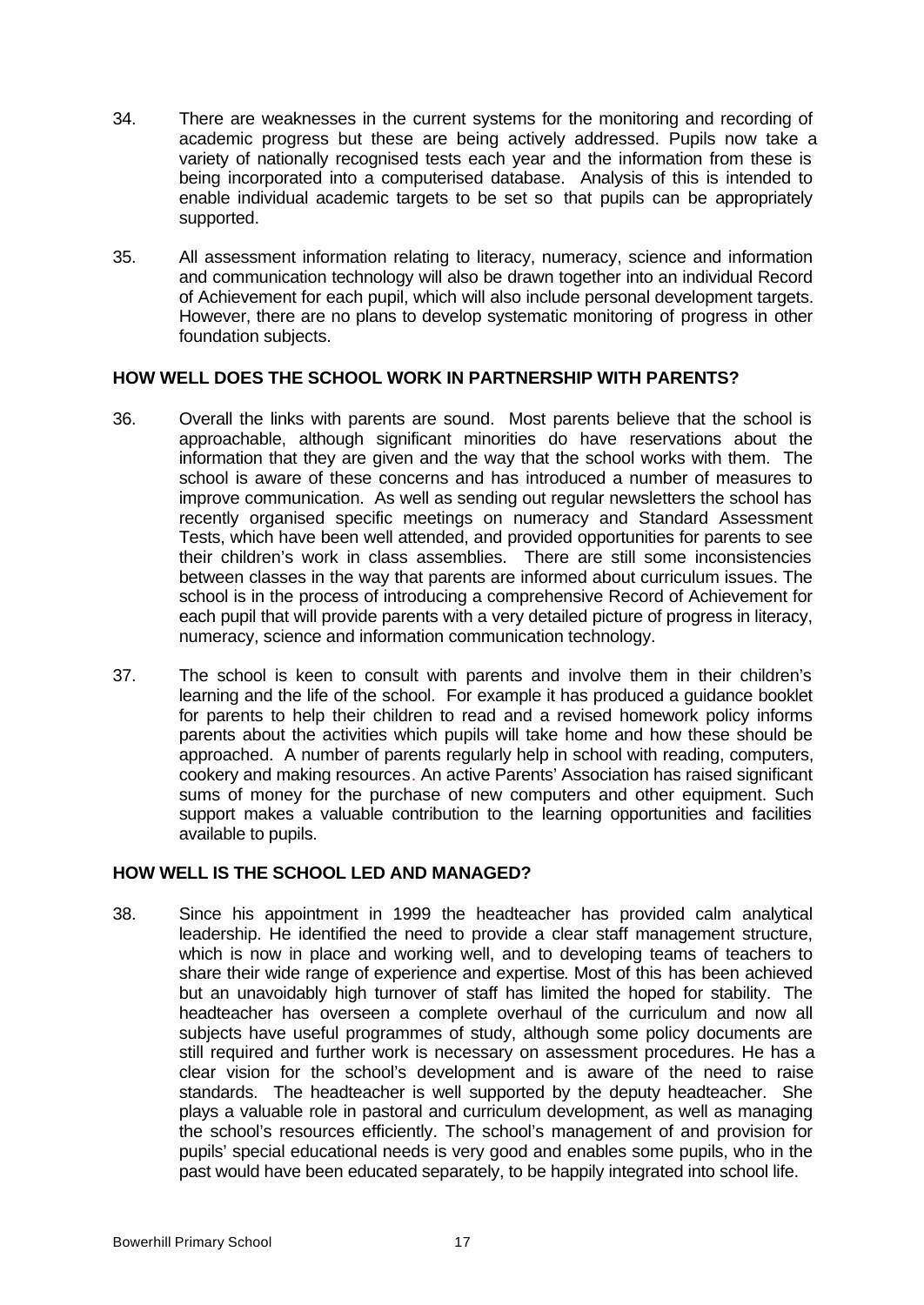- 39. The Governing Body fulfils all its statutory duties. Most governors have received suitable training and are generally well informed about educational developments They have a system of school visits and they receive regular reports from the headteacher and key members of staff. They are aware of the challenges facing the school and take a full part in formulating the development plan and setting and overseeing budgets. They are a "critical friend" to the school and encourage its efforts.
- 40. The school has systems to track year groups and individual pupil attainment in English, mathematics and science and the results are used to establish priorities when planning the curriculum and establishing teaching groups. This is not yet sufficiently used to identify and address areas of concern within each subject. Each subject has a co-ordinator but their role is directed too much towards curriculum maintenance and development and too little to rigorous monitoring of teaching and standards achieved by pupils in all classes The school's development plan has appropriate priorities and includes a rolling programme of curriculum development.
- 41. Financial management is very efficient and ensures that good value is obtained in all dealings. The governors provide an unusually high level of expert advice and guidance in all financial matters. The school had a high carry forward from the previous financial year but was able to explain the reasons for this satisfactorily. The headteacher and deputy headteacher ensure that all teachers and subjects receive funds to support the priorities set out in the development plan. The office staff manage the day-to-day financial management well and play a key role in the smooth running of the school.
- 42. There are sufficient qualified teachers who receive appropriate training within a professional development programme tailored to the school's identified needs. A large team of skilled learning assistants supports them very well. The accommodation is good and in many areas is enhanced by attractive and informative displays. Specialised rooms promote computer education and music and the main building's airy corridor is well used for small group teaching. The school hall is very suitable for class activities but is cramped for whole school assemblies or productions. The four temporary classrooms are of a satisfactory size but are uncomfortable during hot weather. The playground is not large enough for the whole school when the field and other areas are unavailable. Resources in all subjects are sufficient.

# **WHAT SHOULD THE SCHOOL DO TO IMPROVE FURTHER?**

In order to raise standards the school should:

#### **Improve the use of assessment information (paragraphs 18,34,35,40,62 and 72) by:**

• making more consistent use of information gained in lessons and tests;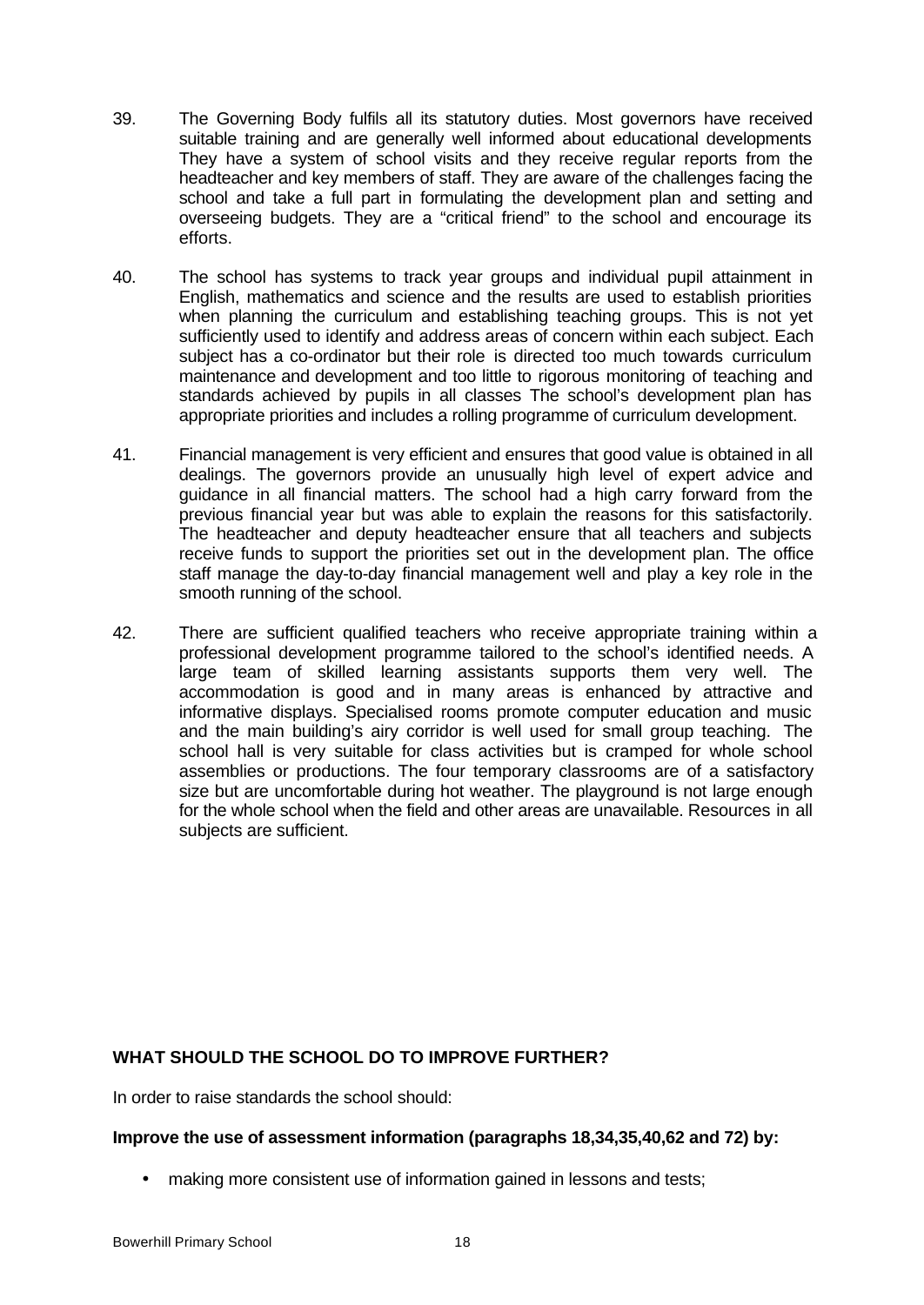• providing more constructive comments when marking pupils' work to show them how to improve.

## **Strengthen the influence of subject co-ordinators, as identified in the current School Development Plan (paragraphs 18,40,54,70,75,81,90 and 104) by**:

- improving their effectiveness in monitoring standards of work and teaching of their subjects to ensure greater consistency in pupils' attainment.
- ensuring the tasks set in their subjects more consistently meet the needs of higher attaining pupils.

#### **Other less important weaknesses, that should be included in the action plan (paragraphs 77,78 & 81):**

• Raise standards in art.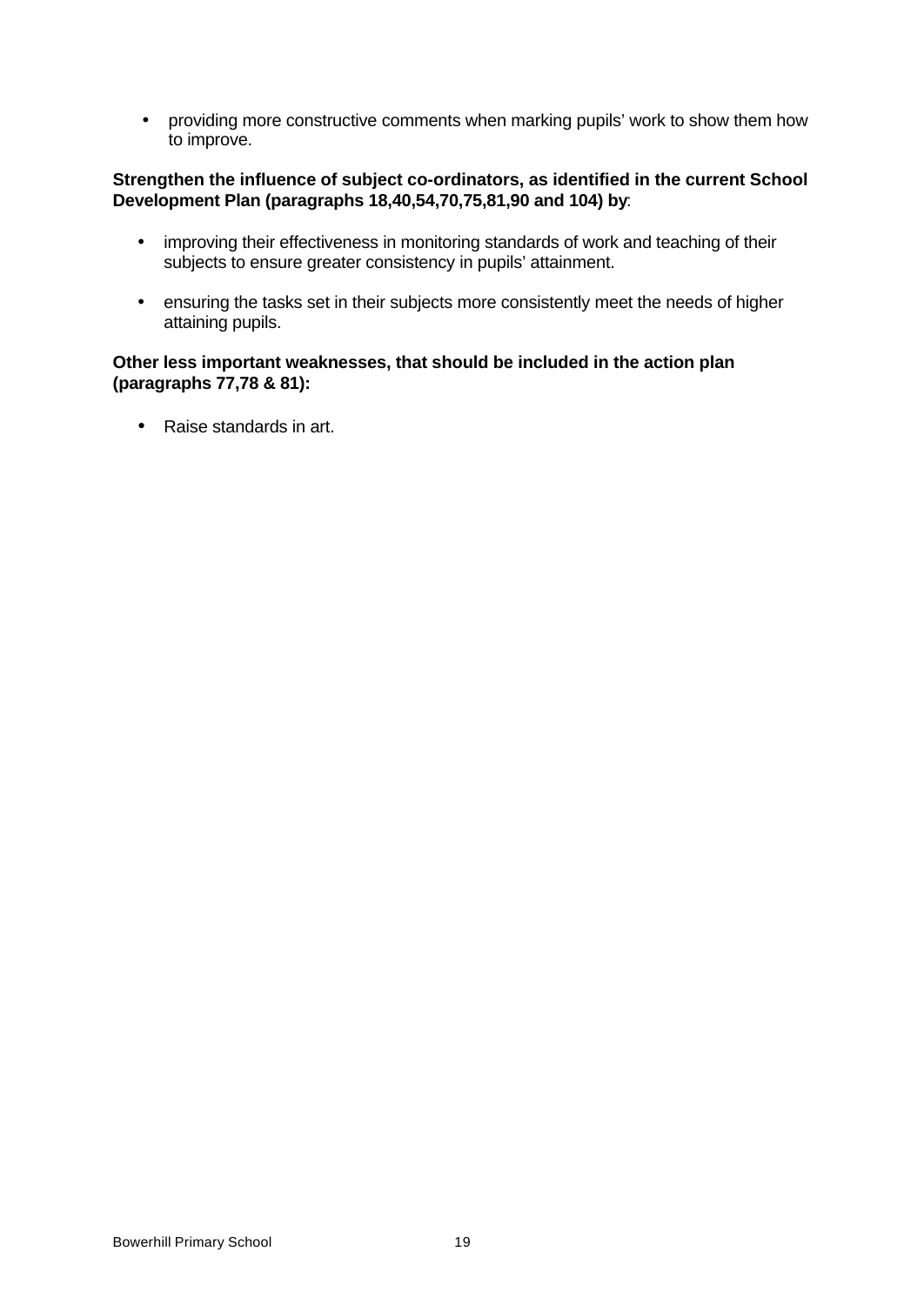# **PART C: SCHOOL DATA AND INDICATORS**

# *Summary of the sources of evidence for the inspection*

Number of lessons observed **57** and 57 and 57 and 57 and 57 and 57 and 57 and 57 and 57 and 57 and 57 and 57 and 57 and 57 and 57 and 57 and 57 and 57 and 57 and 57 and 57 and 57 and 57 and 57 and 57 and 57 and 57 and 57 a

Number of discussions with staff, governors, other adults and pupils 15

#### *Summary of teaching observed during the inspection*

| Excellent | Very good | Good | Satisfactory | Unsatisfactory | Poor | Very Poor |
|-----------|-----------|------|--------------|----------------|------|-----------|
|           | 16        | 34   | 40           |                |      |           |

*The table gives the percentage of teaching observed in each of the seven categories used to make judgements about lessons.*

#### *Information about the school's pupils*

| Pupils on the school's roll                                                  |              |  |  |
|------------------------------------------------------------------------------|--------------|--|--|
| Number of pupils on the school's roll (FTE for part-time pupils)             | 320          |  |  |
| Number of full-time pupils known to be eligible for free school meals        | 19           |  |  |
| Special educational needs                                                    | $YR - Y6$    |  |  |
| Number of pupils with statements of special educational needs                | 4            |  |  |
| Number of pupils on the school's special educational needs register          | 74           |  |  |
| English as an additional language                                            | No of pupils |  |  |
| Number of pupils with English as an additional language                      |              |  |  |
| Pupil mobility in the last school year                                       | No of pupils |  |  |
| Pupils who joined the school other than at the usual time of first admission | 9            |  |  |
| Pupils who left the school other than at the usual time of leaving           | 11           |  |  |

#### *Attendance*

#### **Authorised absence Unauthorised absence**

|                           | %    |                           | %   |
|---------------------------|------|---------------------------|-----|
| School data               | 95.7 | School data               | 0.1 |
| National comparative data | 94.4 | National comparative data | 0.5 |

*Both tables give the percentage of half days (sessions) missed through absence for the latest complete reporting year.*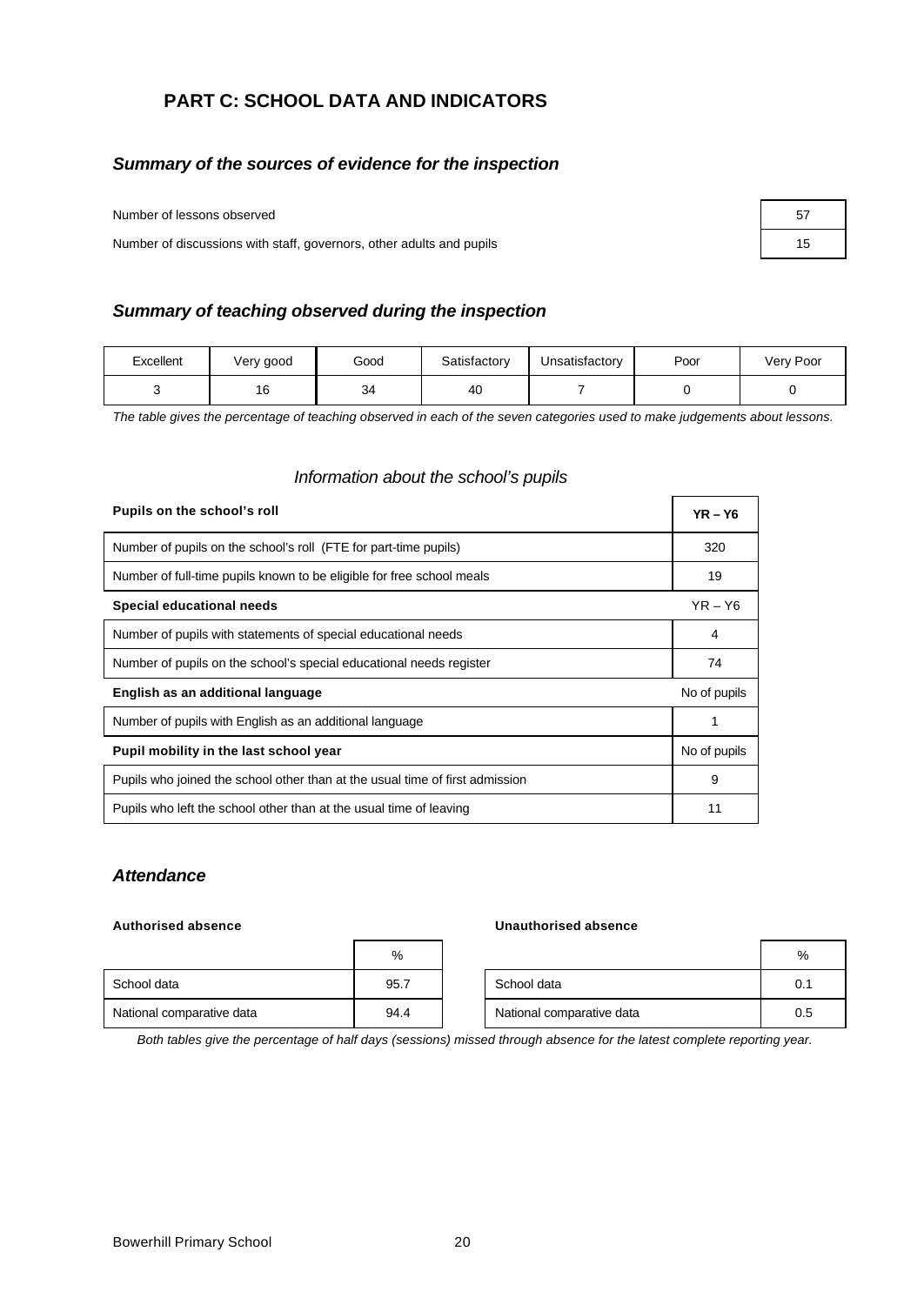| <b>Attainment at the end of Key Stage 1</b> |  |  |  |  |  |  |  |
|---------------------------------------------|--|--|--|--|--|--|--|
|---------------------------------------------|--|--|--|--|--|--|--|

|                                                                                        |             |                | Year             | Boys               | Girls | Total              |
|----------------------------------------------------------------------------------------|-------------|----------------|------------------|--------------------|-------|--------------------|
| Number of registered pupils in final year of Key Stage 1 for the latest reporting year |             |                |                  | 20                 | 15    | 35                 |
| <b>National Curriculum Test/Task Results</b>                                           |             | Reading        |                  | Writing            |       | <b>Mathematics</b> |
|                                                                                        | <b>Boys</b> | 17             |                  | 18                 |       | 18                 |
| Numbers of pupils at NC level 2<br>and above                                           | Girls       | 10             |                  | 13                 |       | 14                 |
|                                                                                        | Total       | 27             |                  | 31                 | 32    |                    |
| Percentage of pupils                                                                   | School      | 77(73)         | 89(70)           |                    |       | 91(85)             |
| at NC level 2 or above                                                                 | National    | 83(82)         | 84(83)<br>90(87) |                    |       |                    |
| <b>Teachers' Assessments</b>                                                           |             | <b>English</b> |                  | <b>Mathematics</b> |       | <b>Science</b>     |
|                                                                                        |             |                |                  |                    |       |                    |
|                                                                                        | <b>Boys</b> | 17             |                  | 17                 |       | 18                 |
| Numbers of pupils at NC level 2<br>and above                                           | Girls       | 12             |                  | 11                 |       | 10                 |
|                                                                                        | Total       | 29             |                  | 28                 |       | 28                 |

*Percentages in brackets refer to the year before the latest reporting year.*

## *Attainment at the end of Key Stage 2*

|                                                                                        | Year | <b>Bovs</b> | Girls              | Total |
|----------------------------------------------------------------------------------------|------|-------------|--------------------|-------|
| Number of registered pupils in final year of Key Stage 2 for the latest reporting year | 2000 | 38          | $\sim$<br><u>.</u> | 65    |

Percentage of pupils **School** 83(65) 80(60) 80(65) at NC level 2 or above National 84(82) 88(86) 88(87)

| <b>National Curriculum Test/Task Results</b> |          | English | <b>Mathematics</b> | <b>Science</b> |
|----------------------------------------------|----------|---------|--------------------|----------------|
| Numbers of pupils at NC level 4<br>and above | Boys     | 21      | 20                 | 29             |
|                                              | Girls    | 22      | 18                 | 24             |
|                                              | Total    | 43      | 38                 | 53             |
| Percentage of pupils                         | School   | 66(82)  | 58(75)             | 82(84)         |
| at NC level 4 or above                       | National | 75(70)  | 72(69)             | 85(78)         |

| <b>Teachers' Assessments</b>                 |             | English | <b>Mathematics</b> | <b>Science</b> |
|----------------------------------------------|-------------|---------|--------------------|----------------|
|                                              | <b>Boys</b> | 19      | 18                 | 24             |
| Numbers of pupils at NC level 4<br>and above | Girls       | 22      | 16                 | 21             |
|                                              | Total       | 41      | 34                 | 45             |
| Percentage of pupils                         | School      | 63(73)  | 52(57)             | 69(77)         |
| at NC level 4 or above                       | National    | 70(68)  | 72(69)             | 79(75)         |

*Percentages in brackets refer to the year before the latest reporting year.*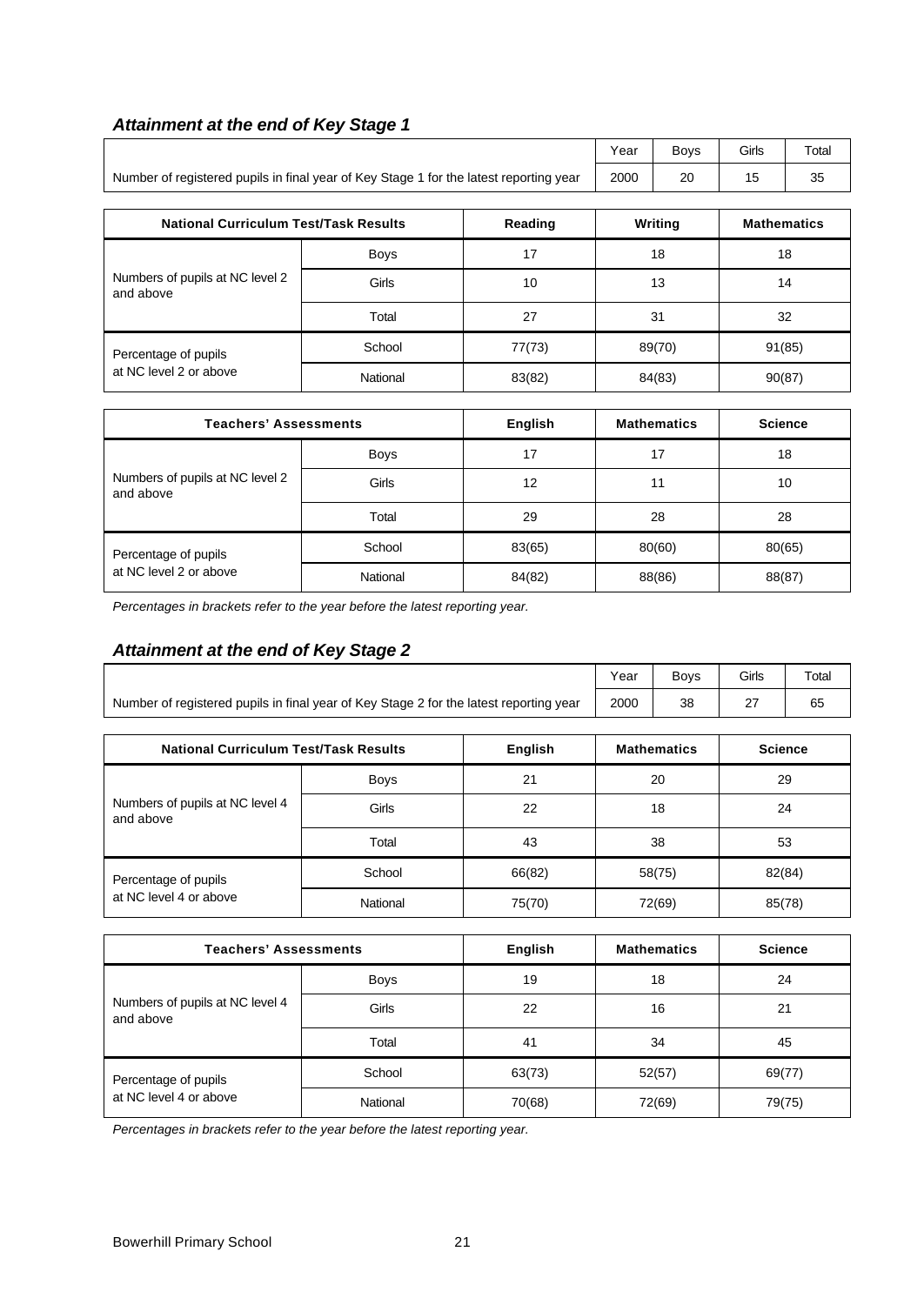|                                 | No of pupils |                              | Fixed period | Perma |
|---------------------------------|--------------|------------------------------|--------------|-------|
| Black - Caribbean heritage      | 5            | Black - Caribbean heritage   |              |       |
| Black - African heritage        |              | Black - African heritage     |              |       |
| $Black - other$                 |              | $Black - other$              |              |       |
| Indian                          |              | Indian                       |              |       |
| Pakistani                       |              | Pakistani                    |              |       |
| Bangladeshi                     |              | Bangladeshi                  |              |       |
| Chinese                         |              | Chinese                      |              |       |
| White                           | 267          | White                        |              | 0     |
| Any other minority ethnic group |              | Other minority ethnic groups |              |       |

*This table refers to pupils of compulsory school age only.*

#### **Qualified teachers and classes: YR – Y6**

| Total number of qualified teachers (FTE) |      | Financial year | 2000/        |
|------------------------------------------|------|----------------|--------------|
| Number of pupils per qualified teacher   | 25:1 |                |              |
| Average class size                       | 27   |                | $\mathbf{C}$ |

#### **Education support staff: YR - Y6**

| Total number of education support staff | 13  |
|-----------------------------------------|-----|
| Total aggregate hours worked per week   | 173 |

# *Ethnic background of pupils Exclusions in the last school year*

| No of pupils |                              | Fixed period | Permanent |
|--------------|------------------------------|--------------|-----------|
| 5            | Black - Caribbean heritage   |              |           |
|              | Black - African heritage     |              |           |
|              | Black - other                |              |           |
|              | Indian                       |              |           |
|              | Pakistani                    |              |           |
|              | Bangladeshi                  |              |           |
|              | Chinese                      |              |           |
| 267          | White                        |              | n         |
|              | Other minority ethnic groups |              |           |

*This table gives the number of exclusions of pupils of compulsory school age, which may be different from the number of pupils excluded.*

# *Teachers and classes Financial information*

| 1.00<br>-----<br>Гоtal<br>l number<br>aualitied teachers<br>0t<br>$\vdash$<br>. . | ۰.<br>$\sim$ |  | Financial vear | 2000/2001 |
|-----------------------------------------------------------------------------------|--------------|--|----------------|-----------|
|-----------------------------------------------------------------------------------|--------------|--|----------------|-----------|

| Average class size                           | 27 |  |                                            |            |
|----------------------------------------------|----|--|--------------------------------------------|------------|
|                                              |    |  | Total income                               | 567,790.00 |
| Education support staff: YR - Y6             |    |  | Total expenditure                          | 524,641.00 |
| Total number of education support staff      | 13 |  | Expenditure per pupil                      | 1,553      |
| Total aggregate hours worked per week<br>173 |    |  | Balance brought forward from previous year | 55,278.00  |
|                                              |    |  | Balance carried forward to next year       | 43,149.00  |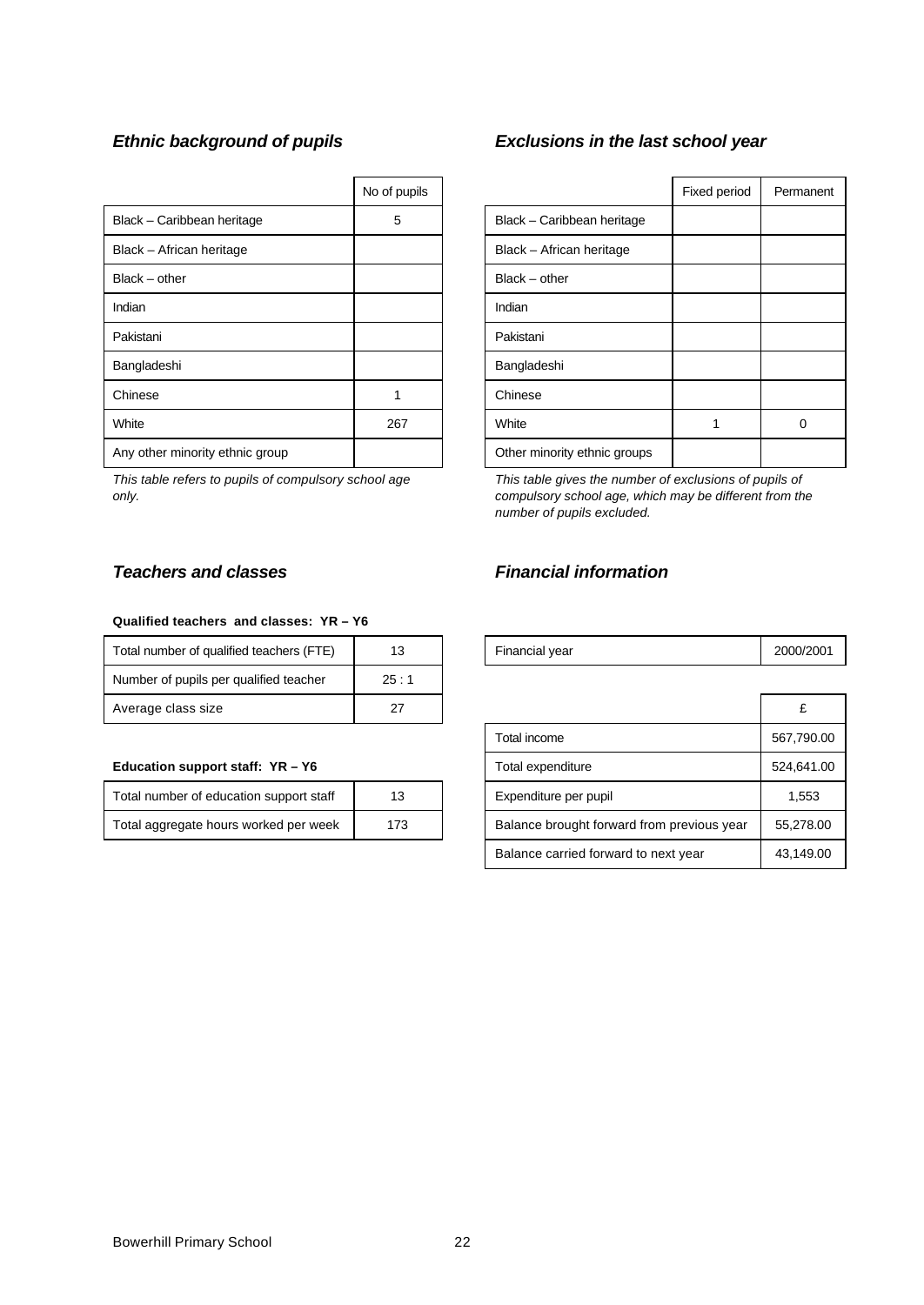#### *Results of the survey of parents and carers*

**Questionnaire return rate**

Number of questionnaires sent out 320

Number of questionnaires returned | 94

#### **Percentage of responses in each category**

|                                                                                       | Strongly<br>agree | Tend to<br>agree | Tend to<br>disagree | Strongly<br>disagree | Don't<br>know  |
|---------------------------------------------------------------------------------------|-------------------|------------------|---------------------|----------------------|----------------|
| My child likes school.                                                                | 48                | 44               | $\overline{7}$      | 1                    | $\mathbf 0$    |
| My child is making good progress in school.                                           | 33                | 55               | 5                   | 1                    | 5              |
| Behaviour in the school is good.                                                      | 18                | 69               | 11                  | 1                    | 11             |
| My child gets the right amount of work to do at<br>home.                              | 16                | 57               | 17                  | 9                    | 1              |
| The teaching is good.                                                                 | 29                | 63               | 3                   | 1                    | 4              |
| I am kept well informed about how my child is<br>getting on.                          | 15                | 53               | 27                  | 5                    | $\mathbf 0$    |
| I would feel comfortable about approaching the<br>school with questions or a problem. | 27                | 55               | 14                  | 4                    | $\mathbf 0$    |
| The school expects my child to work hard and<br>achieve his or her best.              | 31                | 59               | 4                   | 2                    | 4              |
| The school works closely with parents.                                                | 16                | 44               | 34                  | 5                    | 1              |
| The school is well led and managed.                                                   | 16                | 52               | 13                  | 6                    | 13             |
| The school is helping my child become mature and<br>responsible.                      | 22                | 62               | 9                   | $\overline{2}$       | 5              |
| The school provides an interesting range of<br>activities outside lessons.            | 12                | 53               | 24                  | 9                    | $\overline{2}$ |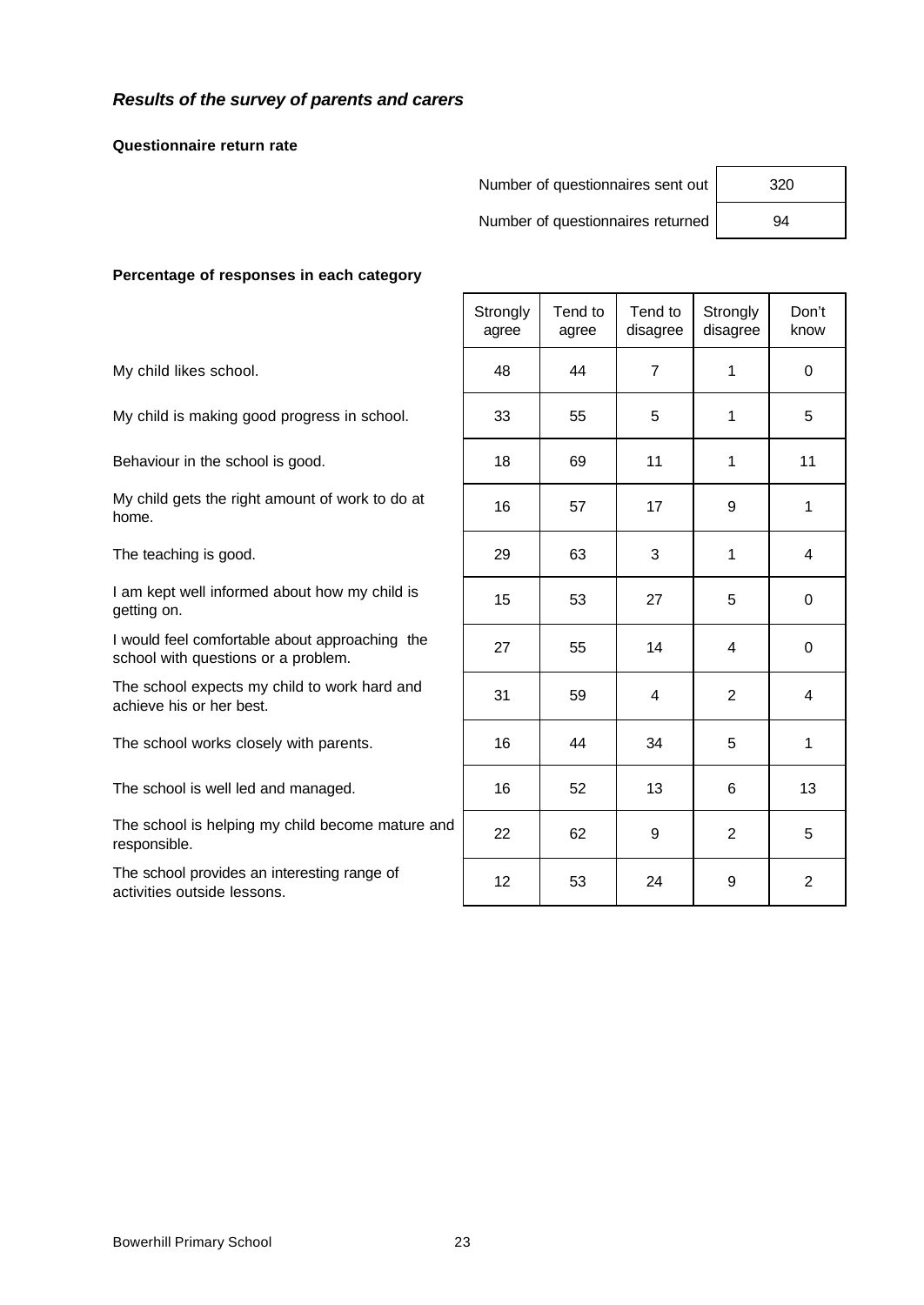# **PART D: THE STANDARDS AND QUALITY OF TEACHING IN AREAS OF THE CURRICULUM, SUBJECTS AND COURSES**

#### **AREAS OF LEARNING FOR CHILDREN IN THE FOUNDATION STAGE**

- 43. Children's attainment on entry is average. This is borne out by the analysis of baseline assessment and reflects the findings of the previous report. As at that time, a significant number of the children have had some experience of pre-school education. There is a good induction programme, which offers parents the opportunity to meet the early years' co-ordinator to hear about the school's routines and expectations. Visits are arranged for parents and children to visit the two classrooms three times before the children start school. All of the aspects of the curriculum for children under five are appropriately promoted in the reception classes. There are suitable activities to develop literacy and mathematical skills so that currently children are working at the expected standard for five year olds by the time they move into Year 1. Most of the children are on course to achieve the early learning goals by the end of term. This represents sound progress. Those children who have special educational needs are quickly identified and offered suitable support so that they make good progress towards their learning targets.
- 44. Teaching is sound overall. During the week of inspection some good teaching was observed, particularly in information and communication technology (ICT). Teachers have a suitable knowledge and understanding of the way young children learn. They establish clear routines, which provide the children with a safe and secure learning environment. Planning ensures that all areas of learning are covered and they are well linked together to provide appropriate learning experiences. Management of classes is good. As a result children show good levels of interest, concentration and independence. Good relationships exist and teachers and teaching assistants interact well with the children to create a relaxed and happy learning environment.

#### **Personal, social and emotional development**

45. Personal, social and emotional development is promoted effectively through all areas of learning. Teachers have appropriately high expectations and children quickly learn to listen without calling out, to put hands up, and to share and take turns. They are provided with activities that interest them and motivate them to learn. The teachers give suitable opportunities for children to learn to take care of their own needs. As a result they are confident in selecting their own materials, for example, when choosing pens and paper, or putting their wet paintings carefully on the drying rack. They clear away quickly at the ends of sessions and return everything to its proper place. They sit quietly in discussions and at plenary sessions and take it in turns to answer questions or to show others what they have made. They have made satisfactory relationships and work well together in the role-play when, for instance, acting out the life cycle of a butterfly. Children understand what is right and what is wrong. They are generally co-operative and confident as a result of consistent practice in class management by teachers and support assistants and can be expected to achieve the standards expected of pupils on entry to Year 1.

#### **Communication, language and literacy**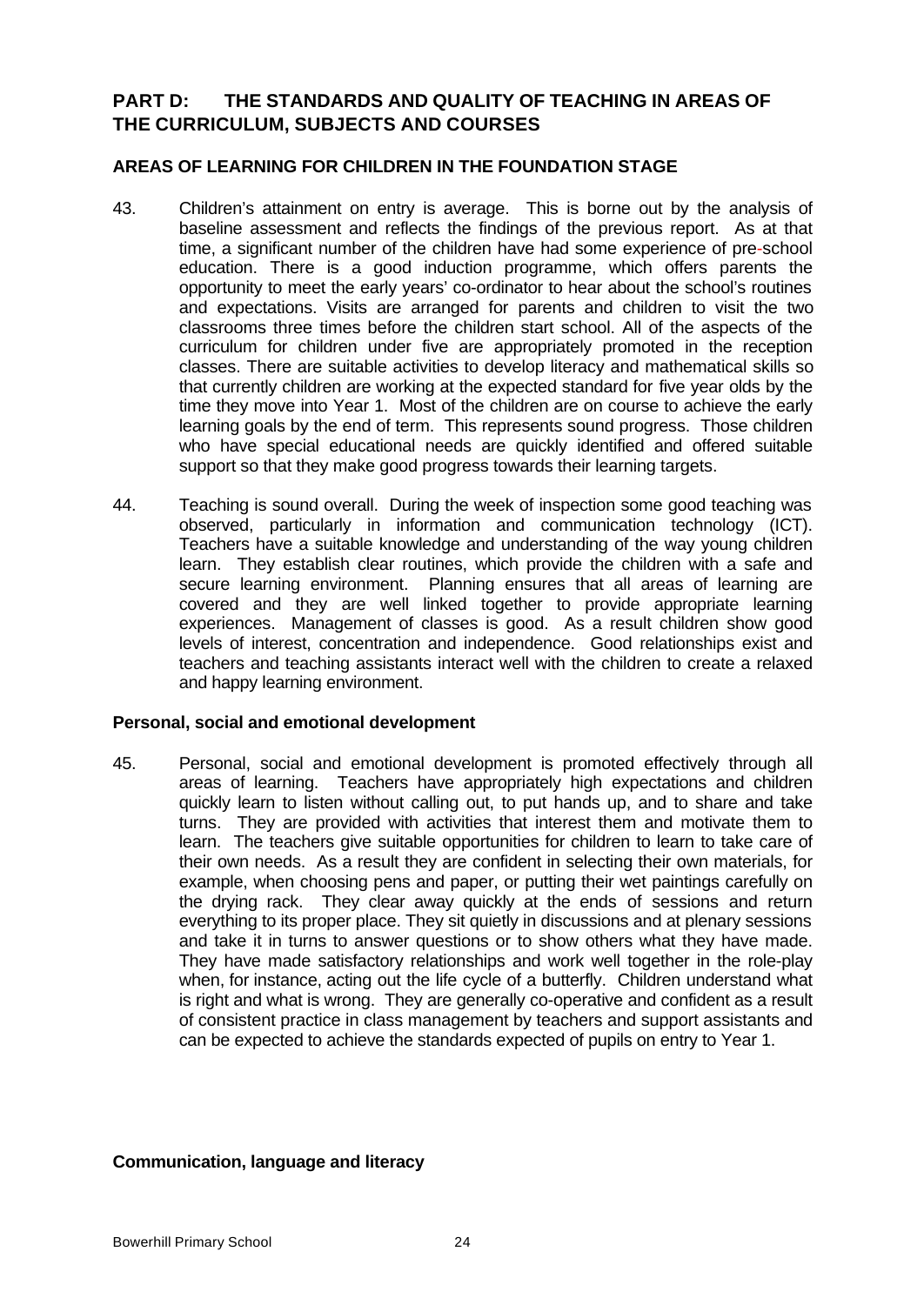46. The children speak coherently and generally use phrases or whole sentences in their discussions. They communicate effectively in small groups, for example, when sharing out play dough or playing in the "garden centre". The teachers provide suitable opportunities for them to express their thoughts and feelings, to answer questions and explain their views. They listen with enjoyment to stories, such as "Dogger" and talk about toys that are precious to them and how they feel when they lose something. They are developing an appropriate basic sight vocabulary and most children recognise their own name and can write it, although some still need to copy. Many children are beginning to learn how to blend sounds together to make simple words. Some children can read a simple text with reasonable accuracy and understanding. Children learn to enjoy books as a class during literacy lessons, as well as individually with the teacher, or teaching assistant. Children take books and letter recognition worksheets home to share with parents and carers. This support from home and the daily school lessons result in the children making sound progress. They are learning to form letters correctly, joining them up to make words. Some children can write a simple sentence with support. For example, they wrote what they liked about the story of "The hungry caterpillar". The children are on course to attain the national early learning goals by the time they move to year 1.

#### **Mathematical development**

47. The teachers provide a range of activities to enable the children to develop their mathematical skills. The children are on course to achieve the early learning goals in this area by the end of the reception year. Most of them can count confidently to ten, and many to twenty. They can count forwards to twenty and make numbers up to ten with two smaller numbers. They can sort objects according to colour and shape and match reflecting shapes, as when working on a butterfly puzzle. They are learning about symmetry and teachers provide them with suitable opportunities to make symmetrical pictures and patterns to reinforce this learning. Children know the names of the most familiar shapes, square, rectangle, triangle and circle, and can use these when printing a repeating pattern. They construct simple pictograms with the help of their teachers to illustrate their favourite fruits.

#### **Knowledge and understanding of the world**

48. Throughout the year children are provided with a suitable range of activities to extend their knowledge and understanding of the world. They are in line to attain the standards expected when they transfer to Year 1. Teachers plan lessons effectively. During a topic on growing they gave children opportunities to look at the changes that take place from a seed to a plant. When reading stories about 'The Hungry Caterpillar', they looked at the development of a butterfly. They planted beans and other seeds under various conditions and considered what they need to grow. Children know that plants and animals need energy to live and grow. They looked carefully at different fruits, recognising more common ones such as apples and oranges easily, although having more difficulty recognising pineapples and melons. The children are given regular good opportunities to use the computer in the new ICT suite when they develop specific ICT skills. Teachers plan effectively for these lessons $\frac{1}{2}$ ; they are confident, well prepared and make good use of class assistants and volunteer support. Teachers effectively revise previous learning at the start of the lessons and, as a result, children make very good progress in their learning. They confidently open programmes and use the mouse and icon bars with skill and confidence to make pictures and patterns, including the use of the stamp facility. They print their resulting pictures without the need of assistance from adults.

#### **Creative development**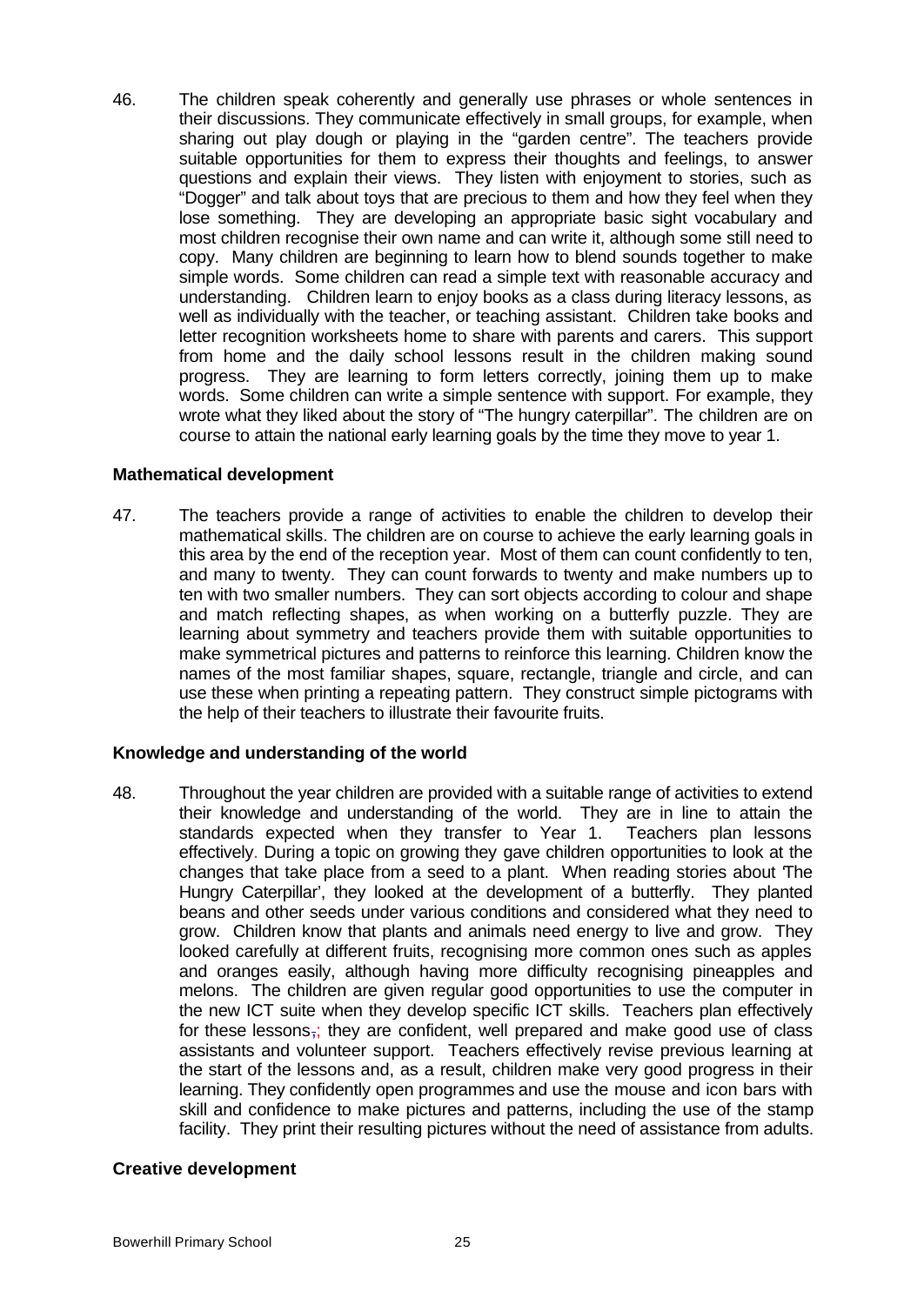49. There are well-planned activities to enable children to make suitable progress in this area and most children will achieve the expected standard by the end of the reception year. Children recognise and copy a simple rhythmic pattern singing songs from memory, which they accompany with actions and percussion instruments, such as cymbals and bells. The children work well together with great enjoyment in singing and drama sessions. They co-operate well with role-play, taking it in turns to be the shop assistant. They select their own materials when painting and making pictures, such as painting patterns, which they turn into symmetrical pictures by folding them in half. They experiment with various paints, mixing colours to make new shades. They draw pictures of themselves and each other. They use puppets to enact stories they have been reading, working well together and offering help and suggestions to each other.

#### **Physical development**

50. Children make suitable progress in developing their physical skills and attain standards expected by the time they enter Year 1. The school built recently a large secure outside play area for children in the foundation stage. At present, all children in the reception year have regular opportunities to play outside with large wheeled toys, balls and hoops, as well as sand and water. The children also have a timetabled session in the hall and playground to develop movement skills. Teaching within physical education lessons is good. Teachers' planning ensures that all areas of physical development are addressed and children make good progress in these lessons as a result. They have many suitable opportunities to develop manipulative skills in the classroom through modelling, cutting and sticking and using a range of construction sets.

## **ENGLISH**

- 51. Standards in English are average by the time the pupils leave the school, which reflects the findings in the last report. All pupils, including those with special educational needs achieve appropriately.
- 52. The Key Stage 2 test results in 2000 showed a marked decline from above average performance in the two preceding years. However, there was a larger number of pupils, almost one half, on the register of special educational needs, than is typical in the school. The school was aware that this group of pupils had performed badly four years earlier in their Key Stage 1 tests and had adjusted their predictions accordingly. The pupils' performance was well below the national average, but they exceeded the school's predictions and were in line with their prior attainment at Key Stage 1.
- 53. Although the percentage of pupils attaining the expected standard in Key Stage 2 was slightly above the national figure, the percentage attaining the higher standard was only just over one half of the national average. This had a significant detrimental influence on the average point score, which was in the lowest 5 per cent of schools nationally.
- 54. The trend in Key Stage 1 is better, although results have been unusually erratic. The 2000 results were in line with the national average in writing but below the national average in reading. The standard of writing reflects reasonable progress in Key Stage 1 considering the average standards in all baseline tests. As in Key Stage 2 the major deficiency is the low percentage of pupils attaining the higher level than found nationally.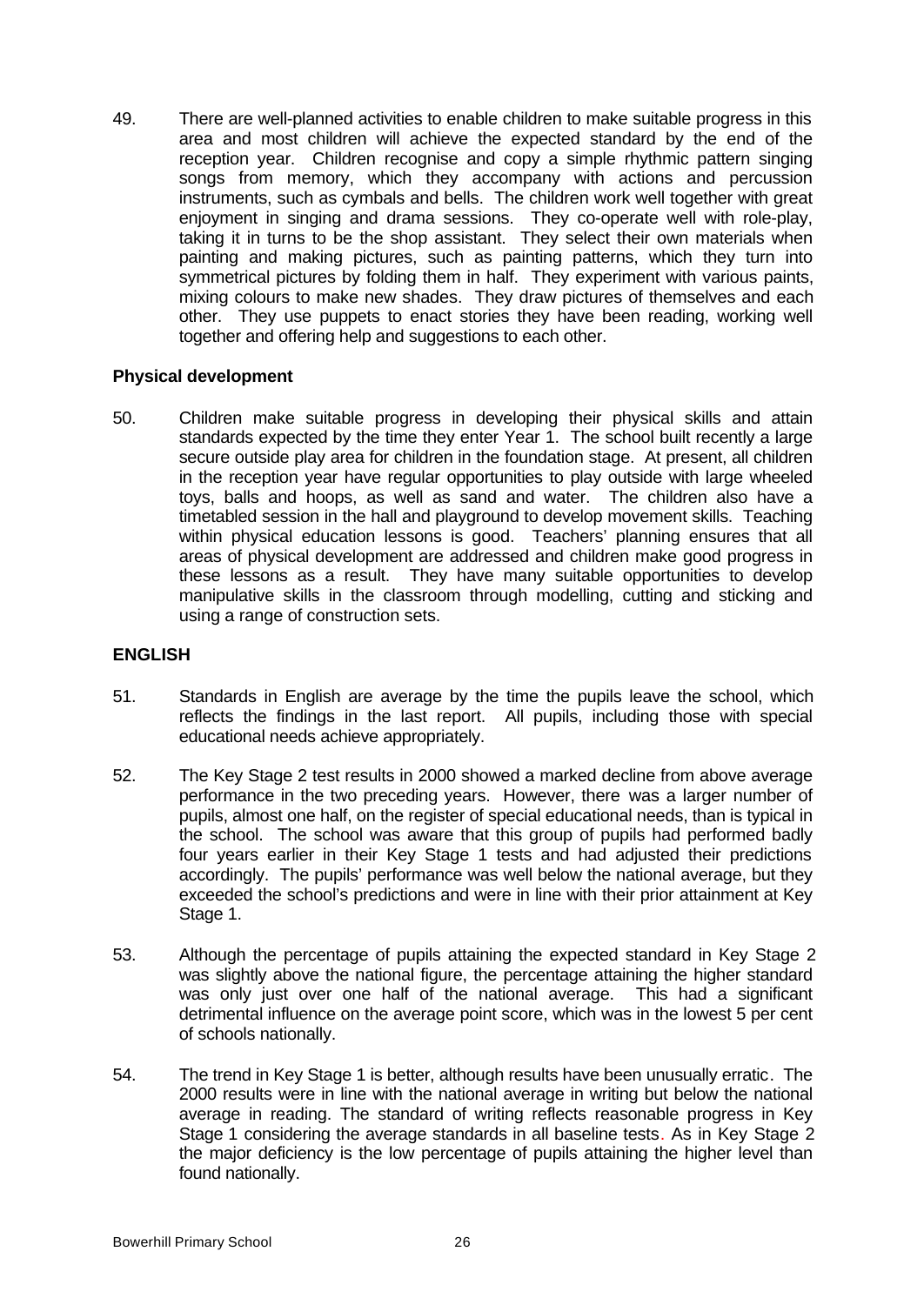- 55. The work seen in school is better than the test results would indicate and reflects sound progress related to the average level of attainment on entry. Baseline tests also confirm that there are a lower number of higher attaining pupils than would be expected nationally, although not sufficient to fully explain the low numbers attaining higher levels in tests. The need to address last year's decline in Key Stage 2 and improve English test results has been justifiably seen as a major priority for the school.
- 56. Standards in reading are average at the end of both key stages. Pupils of all ages enjoy reading the shared text in the literacy hour and most do so with clear and expressive voices. In Key Stage 1 pupils take books home regularly to practise their skills. Most pupils read simple texts accurately and with understanding, employing a number of strategies to tackle unfamiliar words.
- 57. Although the recording of reading at home is less consistent, pupils' interest and enthusiasm for books develops soundly in Key Stage 2. The more able can discuss authors such as Roald Dahl and J K Rowling and give reasons why they prefer particular books. Less confident readers have a more secure grasp of appropriate strategies to help them. Increased emphasis has been correctly given to developing the skills of inference and deduction to aid both pupils' understanding and their performance in tests
- 58. Standards of writing throughout the school are satisfactory. Most pupils in Year 2 can write in clearly defined sentences that usually begin with a capital letter and end with a full stop. Only a few pupils can write in a sequence of sentences that develop logically. The least satisfactory work is in Years 3 and 4, where too often writing with insufficient care and effort is accepted. Standards are better in Years 5 and 6 where expectations are generally higher. The writing in the final two years covers an appropriate range of forms including letters, newspaper reports, poetry and stories. Pupils organise their writing in a logical sequence and generally show a sound understanding of grammatical structure. Pupils in a number of classes responded enthusiastically to extracts from Macbeth'. The oldest pupils wrote interesting verses in the style of 'The Witches' Chorus' with a very good use of a wide vocabulary.
- 59. In both key stages, standards in speaking and listening are average. Younger pupils enjoy listening to, and talking about, stories, rhymes and poems, particularly during the introductions to the Literacy Hour. Almost all pupils in Years 1 and 2 listen attentively and are aware of the importance of taking turns and valuing the contributions of others. In Years 5 and 6, pupils are confident speakers and attentive listeners. They often make perceptive responses to open questioning.
- 60. The school has given additional time and emphasis to the basics of spelling, handwriting and reading. A spelling journal is particularly useful for developing pupils' skills and retention. Regular handwriting practice ensures pupils write with consistent form and size by the end of Key Stage 1. Standards deteriorate overall in Years 3 and 4 but improve in the final two years so that presentation is of an acceptable standard.
- 61. The teaching in lessons is usually sound, often better and only occasionally unsatisfactory. It is at its best in Years 5 and 6 where effective strategies, good relationships and flair are producing improved standards from the pupils. Over half the teaching in these final two years is very good and it is always at least sound. In a very good lesson in Year 6 the teacher probed behind an incorrect response by a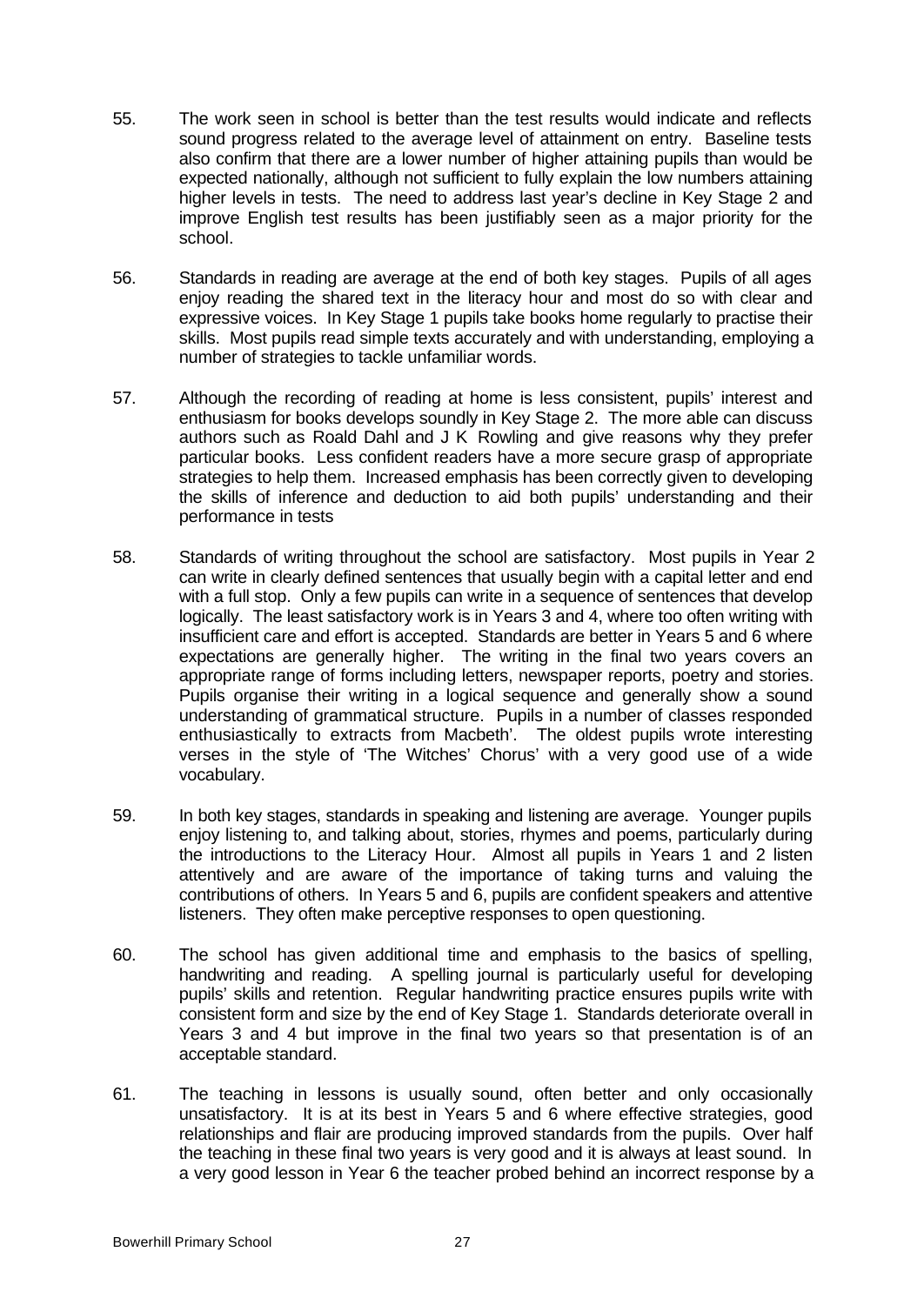pupil to give a further understanding of rhyme and rhythm in a passage from 'Macbeth'. Questioning is challenging in these very good lessons and the atmosphere of mutual respect and calm control enhances the opportunities for pupils' learning. A consistently good feature in all lessons is the focus on the learning objectives of the lesson and pupils' own targets for improvement.

- 62. On the few occasions when the teaching is less sound, expectations are too low, particularly for the higher attaining pupils and each phase of the Literacy Hour proceeds too slowly. The worst feature of the teaching is the marking of pupils' work. Suggestions for improvement are given far too rarely and insufficient use is generally made of the assessment data produced to improve standards further. The marking is also often insufficiently rigorous and unacceptable standards of presentation and content sometimes receive an unwarranted brief positive response. This is particularly so in Years 3 and 4 where the quality of marking is least satisfactory.
- 63. The curriculum is balanced and meets the requirements of the National Curriculum. The National Literacy Strategy is now soundly embedded and standards of literacy are satisfactory throughout the school. The co-ordinator is providing sound leadership. The school is now using diagnostic tests to target necessary individual improvements, which is particularly useful in Year 6, although only limited attention has been given to analysing last years Standard Assessment Test results. Support assistants are used productively to aid pupils' learning and a booster class has been used to give further teaching to pupils who should attain the expected standard in the Key Stage 2 tests.
- 64. There is a shared commitment to succeed. Clear strategies and consistently good teaching should produce further improvement. However, the targets set for 2002 are insufficiently ambitious and, if they were achieved, the percentage of pupils who attain the required standard would still not match what is expected nationally.

#### **MATHEMATICS**

- 65. The 2000 National Curriculum Tests showed the standards achieved in mathematics at Key Stage 1 had improved and were now in line with national averages but that Key Stage 2 had fallen sharply to be well below the average. Standards at Key Stage 2 have improved in the current Year 6 age group and are in line with what would be found nationally.
- 66. Teaching in the three mixed-ages Years 1 and 2 classes is good. Lessons are well prepared and follow the National Numeracy Strategy closely with a lively pace and a good balance of direct teaching and individual and group work. Pupils respond enthusiastically during the mental arithmetic sessions and quickly count on and back in tens and fives. While most Year 2 pupils can add and subtract single digit numbers, recognise quarters and halves and construct simple graphs there are too few working confidently with two and three digit numbers or applying their skills to solve problems. Greater emphasis should be placed on the early identification and support of pupils capable of reaching these higher standards.
- 67. Teaching in the three Year 3 and 4 classes is satisfactory. Planning is satisfactory and when the pace of the lesson is brisk and all children participate, pupils learn well and behaviour is good. But when the lesson objectives are not made clear to all pupils and they are not set demanding tasks the pupils are easily distracted, become restless and achieve less. Teachers' expectations of pupils in these years are too low. Unjustified praise is often given when marking and too much untidy and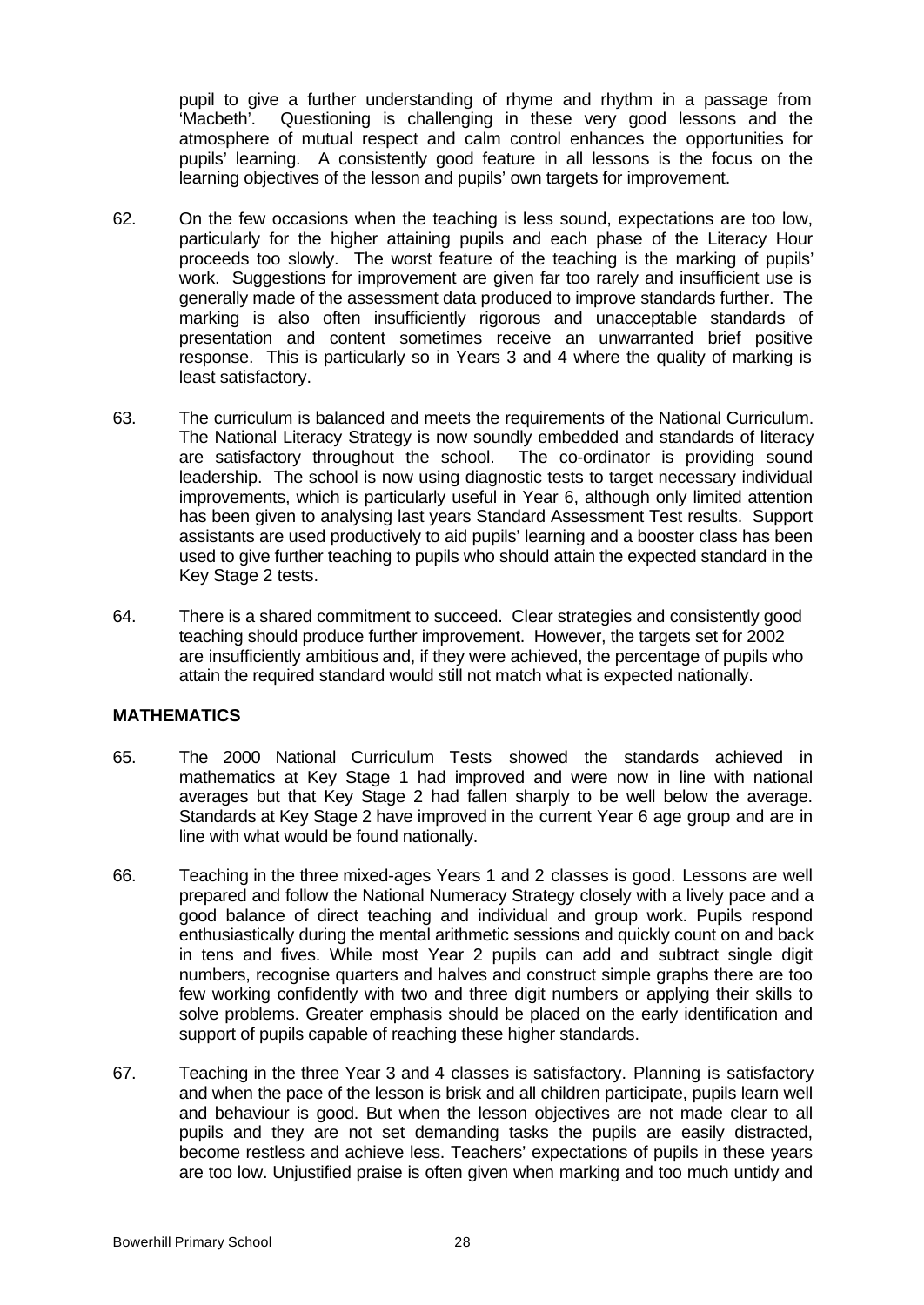careless work is accepted.

- 68. Teaching in Years 5 and 6 is good. Each year is set into two ability groups, which are taught as separate classes. This works very well and enables the school to support pupils with difficulties while fully extending the most able. For instance some pupils in Year 6 have been working in a small group investigating whether the amount of packaging used for chocolates provides good value. In order to solve this problem, pupils had to apply all they had learnt about the four rules of number, measure carefully and use the formulae for calculating area and volume. Meanwhile, in the other class, the teacher was supported by three assistants when teaching pie graphs, with the least able group of four still requiring practical work with real pies and cakes to grasp a concept usually readily understood by seven year olds. Most lessons start with a lively mental arithmetic session with good strategies and equipment to see that all pupils answer and understand. Knowledgeable direct teaching of the whole class, with clear objectives leads to purposeful learning which is followed by a whole class review of how well the objectives have been met. Teachers have high expectations and pupils' response can be seen in the very neat presentation of their work.
- 69. Good use is made of mathematics in other subjects, especially in science, geography and design technology. The subject provides very good opportunities for pupils' independent learning and social development during group investigations. Regular homework promotes good work habits. The support for pupils with special educational needs is outstanding and very good use is made of the large number of skilled and dedicated support assistants.
- 70. The subject co-ordinator has provided good leadership during the introduction of the National Numeracy Strategy. Although there has been some monitoring of teaching, more is required to find out what needs to be done to raise pupils' standards.

#### **SCIENCE**

- 71. Results in the Key Stage 2 National Tests in 2000 were below the national average and, for higher attaining pupils, well below the national average. When compared with similar schools standards were well below average. Until 2000 science results were average. There has been a difference in performance between the boys and girls; the girls' attainment has been better than the boys'. Standards in the work seen are currently average at the end of both key stages. Pupils with special educational needs are making sound progress in their knowledge of the subject.
- 72. The quality of teaching and learning in Key Stage 2 is satisfactory but is much stronger in Years 5 and 6 where drama, for example, was used effectively to illustrate the differences between solids, gases and liquids. There is an emphasis on scientific enquiry, particularly at Years 5 and 6, which means that pupils' investigate through practical experiments. For example, they have investigated the rate at which an ice cube melts, which drinks are good for teeth and how many lamps can be lit by 3 volts. However the higher achievers are not given the opportunity to design their own investigations: they rely too much on the teachers and lack the necessary experience in thinking of questions that would form the basis for an enquiry. Most pupils understand the idea of fair testing and have sound scientific knowledge on which to make reasonable predictions as to the outcomes of their experiments. The scientific enquiry skills of the Years 3 and 4 pupils are more variable and progress is limited by insufficient experiences in scientific enquiry methods, although a class had investigated keeping drinks warm and mixing solids with water. Information and communication technology is used for information gathering to support the science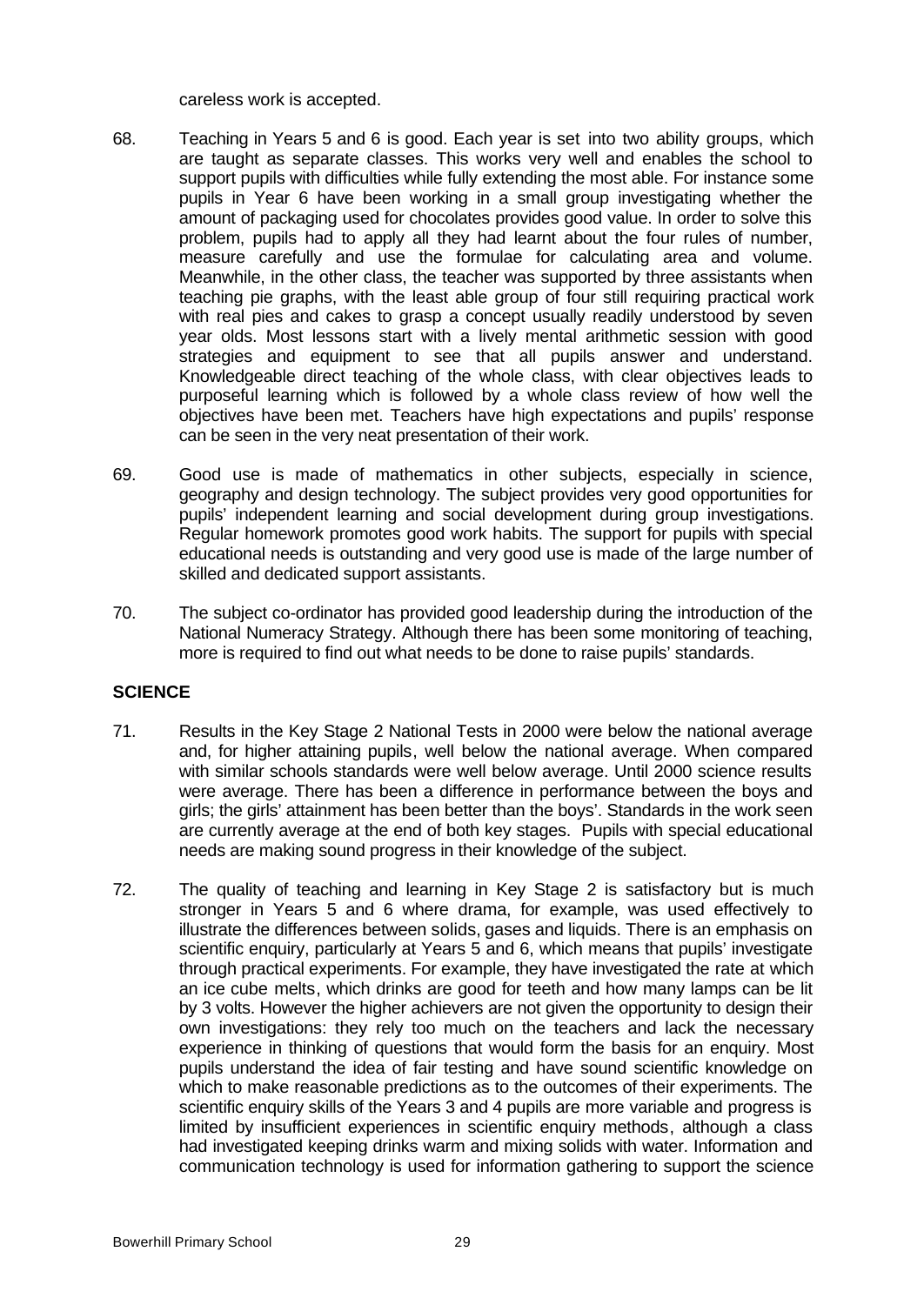curriculum. Work is regularly marked but variable in its quality; from time to time a commentary on how to improve the scientific investigations would help pupils' learning.

- 73. A broad and balanced curriculum is offered; long and medium term planning is sound but short term planning is variable and does not sufficiently specify assessment strategies. An analysis of pupils' workbooks at Key Stage 2 indicates that they have studied electricity, light, green plants and the environment as well as the separation of materials. They make sound progress over time and homework in Year 6 supports learning. Pupils enjoy science and work well with the teachers and collaboratively with each other.
- 74. By the end of Key Stage 1 standards in science were below the national average according to teacher assessment. An analysis of pupils' work indicates that they have investigated sounds, my body, light, electricity and living and non-living things. Teaching is sound. Pupils carry out simple enquiries such as identifying types of fruit hidden in a bag by using their senses and how materials change with cooling. Older pupils in the key stage considered the aspect of fair testing during these investigations.
- 75. The subject is soundly managed. There is a policy, scheme of work and a record of achievement system .The assessment system is being developed. Homework is given weekly in Year 5 and Year 6. Resources are of good quality and well organised but the way the scheme of work is organised sometimes means there is barely sufficient to meet teaching requirements. There is a good range of library books but they are limited in quantity. There has been some monitoring of the subject by the temporary co-ordinator, which can be developed further by the checking on the standards of work by the pupils. The subject gives support to the pupils' spiritual development. In one Key Stage 1 class pupils showed surprise at how their melted chocolate could quickly solidify in the freezer. There is an environmental area, which enhances pupils' curricular experience.

#### **ART AND DESIGN**

- 76. Although it was only possible to observe two lessons, secure judgements can be made from the scrutiny of work on walls and in sketchbooks, reading documentation provided about the subject and talking with pupils and teachers.
- 77. At the age of seven and eleven pupils from all groups, including pupils with special educational needs, attain standards below those expected for their age. This indicates a decline of standards since the previous report which judged standards to be broadly as expected at the end of each key stage.
- 78. The amount and range of artistic opportunities regularly given to pupils is insufficient to allow them to consolidate their learning. In addition some work is repeated, for example children in reception practice mixing paint to achieve different tones. This is repeated in Years 3 and 4, with little appreciable progress in standards attained. As a result of these inconsistencies, the pupils make unsatisfactory progress in their learning overall and their achievements are generally not appropriate for their age and ability when they leave school at the end of Key Stage 2.
- 79. Work taught is, however, appropriately linked to other subjects to support pupils' learning. For example, information technology is incorporated well into teaching about pointillism and pupils in Years 3 and 4 learn to make effective representations of impressionist paintings using the "spray can" facility in a drawing program. In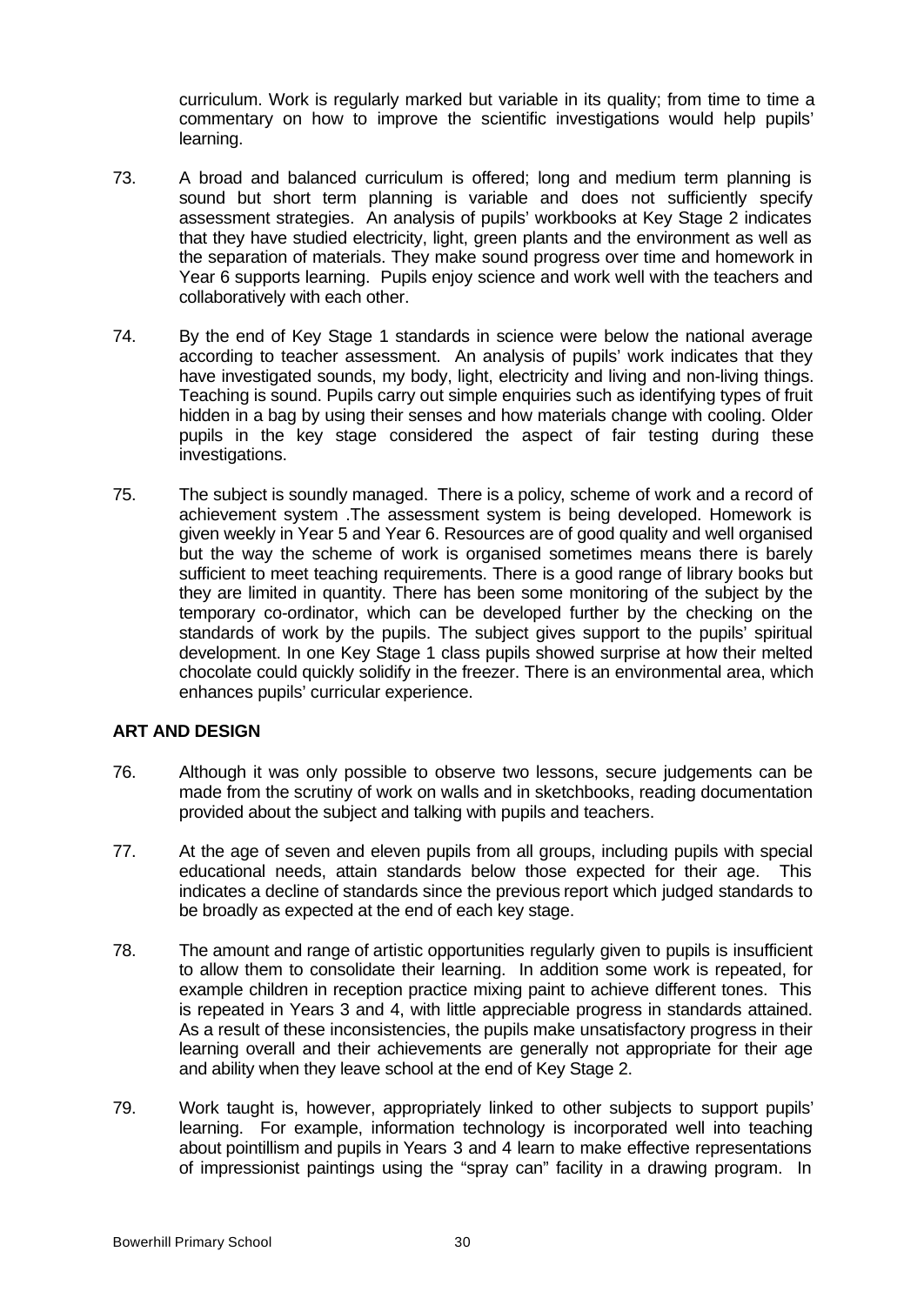history lessons in Year 5, pupils make collages of Victorian clothing, learning to use a suitable range of textiles in their designs. In geography Year 1 and Year 2 pupils make a whole class, three-dimensional collage of a scene on St Lucia to illustrate life on the island.

- 80. Work in art makes a suitable contribution to pupils' spiritual, moral, social and cultural development throughout the school. The teachers make good use of displays to make the classrooms, hall and central corridor bright and attractive. This, combined with the practice of older pupils on occasion being given the opportunity to choose the mounting for their own pictures for class displays, has a positive effect on pupils' self esteem. This emphasis on good presentation contributes positively to the ethos of the school and helps develop pupils' respect for the achievements of others. Teachers provide pupils with suitable opportunities to learn about the work of other artists, although the examples given are almost exclusively of Western European origin.
- 81. School development in the subject is planned for the forthcoming year. The coordinator has only recently been appointed. As yet she has had no opportunity to monitor teachers' planning or pupils' work. There are no whole school procedures in place to assess pupils' progress in their learning and the issues raised in the previous report, including the under-use of clay or similar materials and work in sketch books not being sufficiently developed, are still not resolved. The coordinator has given a questionnaire to all teachers as a preliminary to focus on the subject, but does not yet monitor teaching and learning to ensure greater regularity of opportunity and consistency across the whole school.

#### **DESIGN AND TECHNOLOGY**

- 82. The previous report found standards and teaching to be unsatisfactory. Although it was only possible to see one full lesson during the inspection there is ample evidence to show that teaching has improved and standards are now in line with those seen nationally.
- 83. Year 6 pupils demonstrate that they have learnt how to plan projects, choose materials and use tools skilfully. When questioned they can describe their ideas and discuss what was successful and what they had to change. For example, they were at an early stage in planning a mountain vehicle linking to their work in geography. Many had chosen to make cable cars and were carefully drawing mathematical nets on paper before moving on to cardboard constructions. Some planned to have cars powered by a cog system while others intended to have a moving cable using pulleys. Previous work showed that they had designed slippers as part of a Cinderella project. The slippers, attractively displayed in the classroom, showed a wide variety of designs and variation in materials. In Year 5 pupils had grappled with the problem of changing horizontal motion to vertical when constructing mechanical Victorian toys. They were also challenged to bake bread using at least one unusual ingredient. These older children demonstrate the progress made since Year 2 where pupils face similar challenges when designing and making masks.
- 84. This good work results from the previous co-ordinator's efforts in providing a programme of study and suitable training to support her colleagues. This has led to good quality teaching, which is well integrated into all other areas of the curriculum, and makes important use of knowledge gained in mathematics and science.

#### **GEOGRAPHY**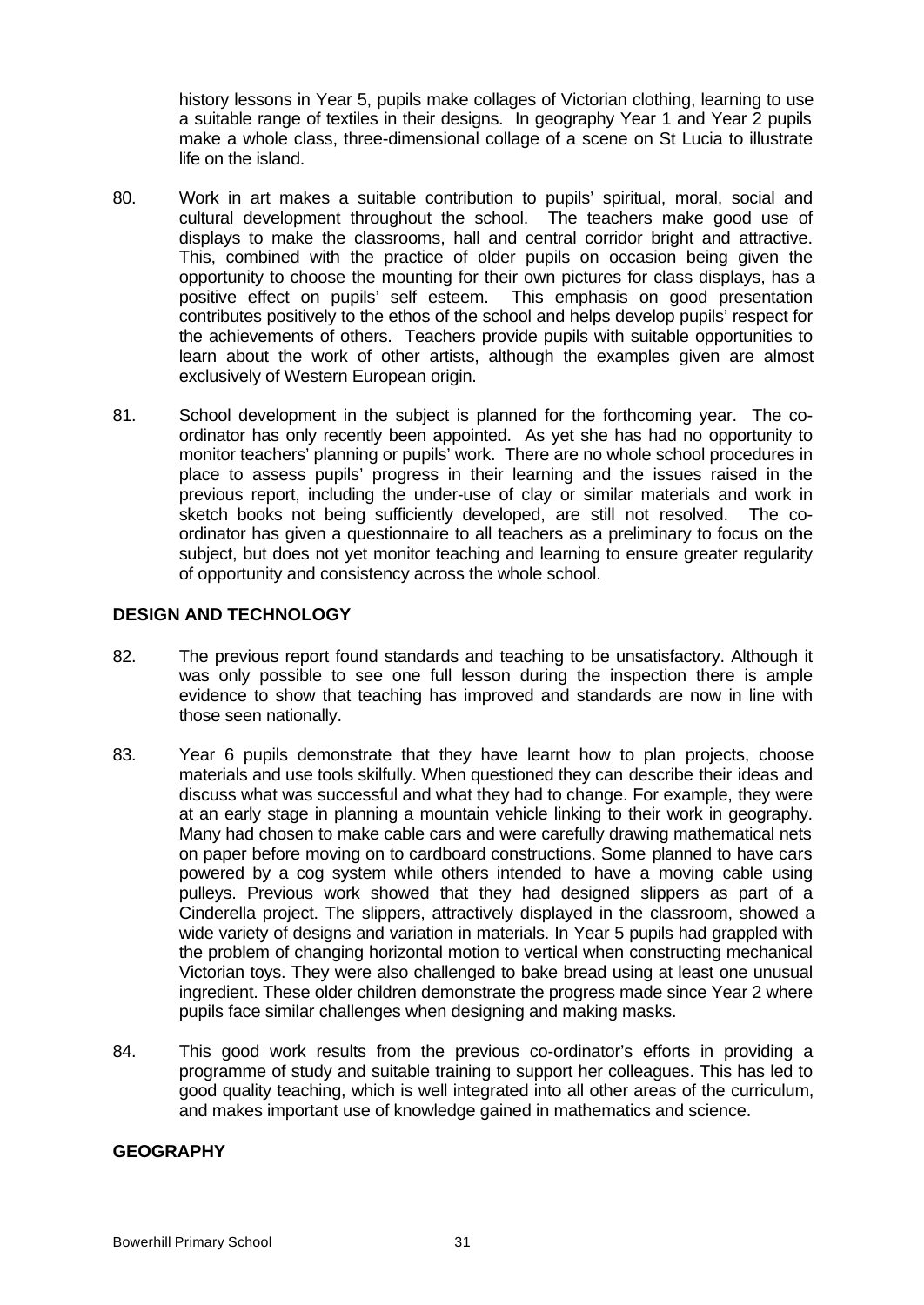- 85. By the time the pupils leave the school, standards are average. The previous inspection report judged them to be good. Most pupils are making satisfactory progress. Boys and girls attain equally. Pupils with special educational needs achieve well in relation to their previous attainment.
- 86. By the age of eleven, the pupils know about aspects of mountain environments, including weather, landscape and tourism. They have researched information from books and CD ROM. They have compared Marlborough with a contrasting locality in Gambia.
- 87. The quality of teaching and learning in Key Stage 2 is satisfactory. The teachers balance the giving of information with opportunities for the pupils to find information for themselves. Fieldwork is encouraged and the pupils have surveyed traffic flow, parking locations and shop types in Melksham town centre. The pupils have used their mathematics and information and communication technology skills to record their findings in accurate pie graphs and bar charts. The teachers make learning relevant by focussing, wherever possible, on issues of local concern. Thus, pupils in Year 5 devised questionnaires which were posted to people who might be affected or unaffected by the proposed construction of an amenity lake at Challymead. The pupils used their literacy skills soundly to write for and against these proposals. They have discussed ways in which Melksham might be improved by, for example, the building of a bypass. They have discussed the possible environmental concerns that this might cause. In a Years 3 and 4 lesson, the teacher encouraged the pupils to think of ways in which the playground environment might be improved. Good emphasis is placed on the acquisition of map skills. Year 3 and 4 pupils, for example, have located features on land and aerial photographs on a map of Bowerhill.
- 88. By the age of seven, the pupils know about different means of transport and how these are suited to journeys of differing lengths. In a Years 1 and 2 mathematics lesson, the pupils used their geographical skills to follow directional instructions on simple plans. The pupils know something about the West Indian island of St. Lucia. They understand the importance of bananas to the island and how bananas are transported to Britain.
- 89. It was not possible to observe any geography lessons in Key Stage 1, but an analysis of planning and of pupils' work indicates that the quality of teaching and learning is satisfactory. The teachers place an appropriate emphasis on the acquisition of early mapping skills and careful observations of daily weather. Effective links are made with other subjects whenever possible. For example, the pupils have used their mathematics skills to help construct a sound class bar chart of ways in which they come to school.
- 90. The newly appointed co-ordinator has made a satisfactory start in managing the subject. Planning is soundly based on national guidelines, but the co-ordinator recognises the need to update the subject policy and to develop whole school procedures for assessing pupils' attainment and progress. She has not yet had time to begin any monitoring of the subject's performance. The previous inspection report judged learning resources to be poor. They have been increased and are now broadly adequate. Effective use is made of the schools' library service for reference books. The subject makes a positive contribution to the pupils' spiritual, moral, social and cultural development. For example, Years 3 and 4 pupils have conducted a survey of rubbish discarded in school as part of a topic on environmental pollution and the need for conservation.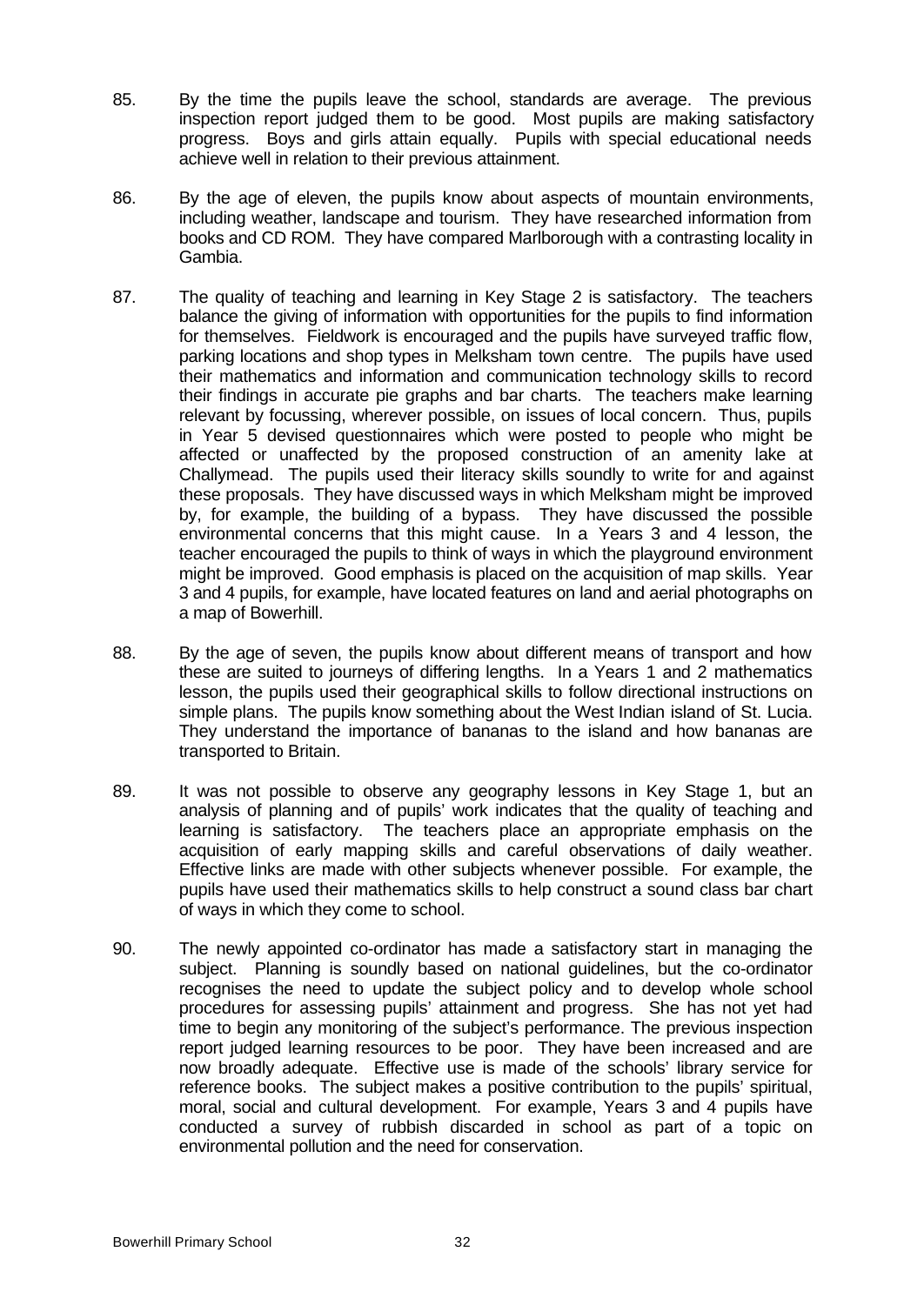#### **HISTORY**

- 91. By the time the pupils leave the school, standards are average, which is an improvement on the findings of the previous inspection report. Pupils, including those with special educational needs, are making good progress.
- 92. By the age of eleven, the pupils know that Tudor times in England were years of great explorers and voyages of exploration. The quality of teaching and learning in Key Stage 2 is good. The previous inspection report judged teaching to be mostly unsatisfactory. In a Year 6 lesson, the teacher made effective links with geography and this helped the pupils learn how maps and map making have evolved over time. She made effective use of information and communication technology (ICT) in the development of pupils' research skills. They found out about Frobisher, Raleigh, Drake and other Tudor explorers. The teacher used two learning support assistants well, one in the ICT suite and the other with a group of pupils with special educational needs. For these, suitable selected reference books were made available. In a Year 5 lesson, the teacher used questioning skilfully, extending the pupils' learning of aspects of life in ancient Greece. She made excellent use of wellprepared resources to support the learning of the differences between myths and legends and of the rivalry between Athens and Sparta. ICT was used well to develop pupils' independent research skills. A scrutiny of work in Year 5 indicates that these pupils know about some aspects of life in Victorian Britain, including the employment of children in mines and factories. The pupils have used their literacy skills effectively in writing sound diary extracts of a child working in a Victorian mill. The importance of roleplay in developing pupils' knowledge and understanding of history was well illustrated by a stimulating Year 5 class assembly. The pupils dressed up in Victorian clothes and enacted scenes from Victorian life. The teachers make learning real by organising worthwhile visits to Roman Bath, Holbourne Museum, Radstock Mining Museum and Swindon Steam Museum.
- 93. By the age of seven, the pupils know about some famous people in history, such as Louis Braille, Guy Fawkes and Grace Darling, and they are beginning to understand the significance of special events, such as Remembrance Day. The quality of teaching and learning in Key Stage 1 is good. In a Years 1 and 2 lesson on the history of transport, the teacher made good use of the pupils' own experiences and her own family history to help them learn how increasing traffic in recent years has affected how and where children now play. She had prepared photographic resources well and the pupils succeeded in sequencing these correctly. The teacher encouraged the use of historical terms, such as 'modern', 'newest ' and 'a long time ago' and this helped the pupils understand how cars have evolved over time. She encouraged careful observation through skilful questioning: "Why is the lady by the car wearing a hat and scarf? How do we know that this car is from a long time ago?" The teachers have created a small, but stimulating, historical museum in the corridor and this helps the pupils see how transport has evolved over the years.
- 94. The co-ordinators have revised the subject policy, which now meets National Curriculum requirements, which was not the case in the previous inspection report. Planning is soundly based on national guidelines, adapted to meet the school's needs. There is little monitoring of the children's performance and there are no whole school procedures for assessing the pupils' attainment and progress. Learning resources are adequate and are supplemented by loans from the schools' library service. Through the use of visits and visitors and through a study of past cultures, the subject makes a positive contribution to the pupils' spiritual, moral, social and cultural development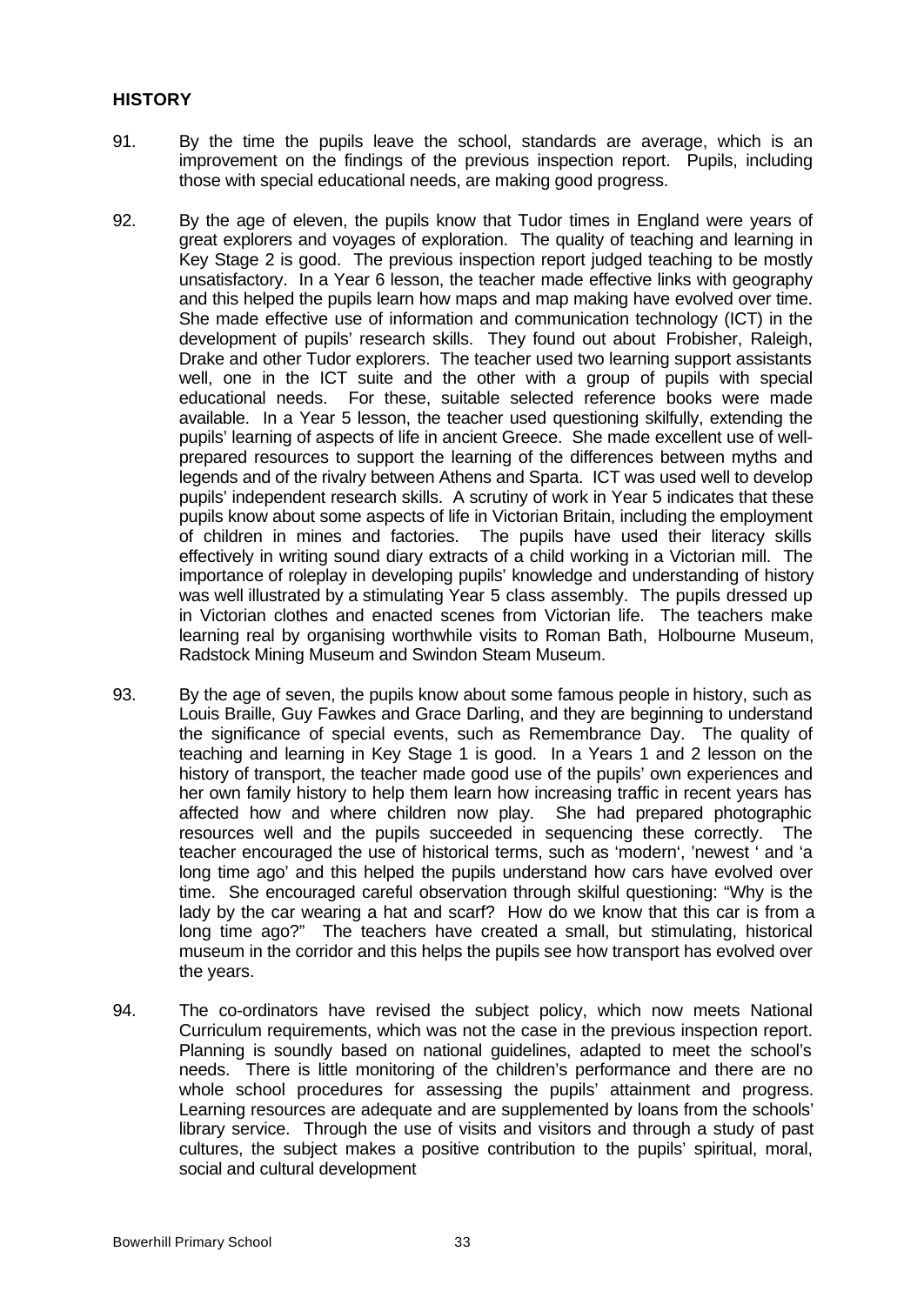## **INFORMATION AND COMMUNICATION TECHNOLOGY**

- 95. The standard of attainment at the end of Key Stage 2 is average when compared with schools nationally. Since the opening of the new computer suite pupils receive weekly lessons in information technology and the skills are improving in most aspects of the subject. This is an improvement on the last inspection, which was critical of standards of attainment, teaching and resources.
- 96. By the end of Key Stage 1 pupils are confident enough to use software packages independently. For example they can use a graphics package to draw pictures of a cocoa tree in St. Lucia. They can also use a CD-ROM to access information for topic work;, to make a pictogram and block graph on food, or to use a simple word program.
- 97. In Key Stage 2, older pupils demonstrate sound knowledge of how computers and computer devices work. The work in word processing and graphics is sound. Pupils in Years 5 and 6 can use simulations, control technology, access the Internet, send and receive e-mails. Not enough work is developed in control technology. Links are strong in this subject with the local secondary school where video conferencing was observed involving a design and technology project. Information and Communication Technology supports other subjects in the curriculum. For example, a Years 3 and 4 class were constructing a questionnaire, then tabulating the information and producing different graphs for a rubbish survey.
- 98. The quality of teaching and learning is satisfactory throughout the school. Planning for work in the computer suite is sound and pupils show interest and enthusiasm. Pupils concentrate well and provide support to each other as they work cooperatively.
- 99. Teachers' knowledge is variable. Future in service training for the teaching staff has been planned to improve their knowledge and skills in information technology. Planning is sound; the record system is good and some older pupils have a log of their work but this is not consistently kept throughout the older age groups. More evidence of this nature would effectively support assessment. The subject coordinator has a sound grasp of the subject; resources are good and sufficient time is given to the subject.

#### **MUSIC**

- 100. Standards attained at the end of Key stage 2 are satisfactory. The previous inspection report criticised the amount of time given to the subject and this is now satisfactory. In addition the previous inspection report was critical of standards at Key Stage 2. An improvement has taken place in this key stage since the last inspection.
- 101. The musical experience given to the pupils is now more varied. Singing is satisfactory at Key Stage 2 but lacks enthusiasm. A class of Year 6 pupils has given an assembly performing a song in two-part harmony. A Year 5 class was observed discussing the notation on a musical score and how knowledge of the musical score could improve performance in singing in terms of rhythm and expression. Pupils in a Year 6 class were listening to, and appraising music from a different historical period in western culture; subsequently they used this experience to learn a dance from the period.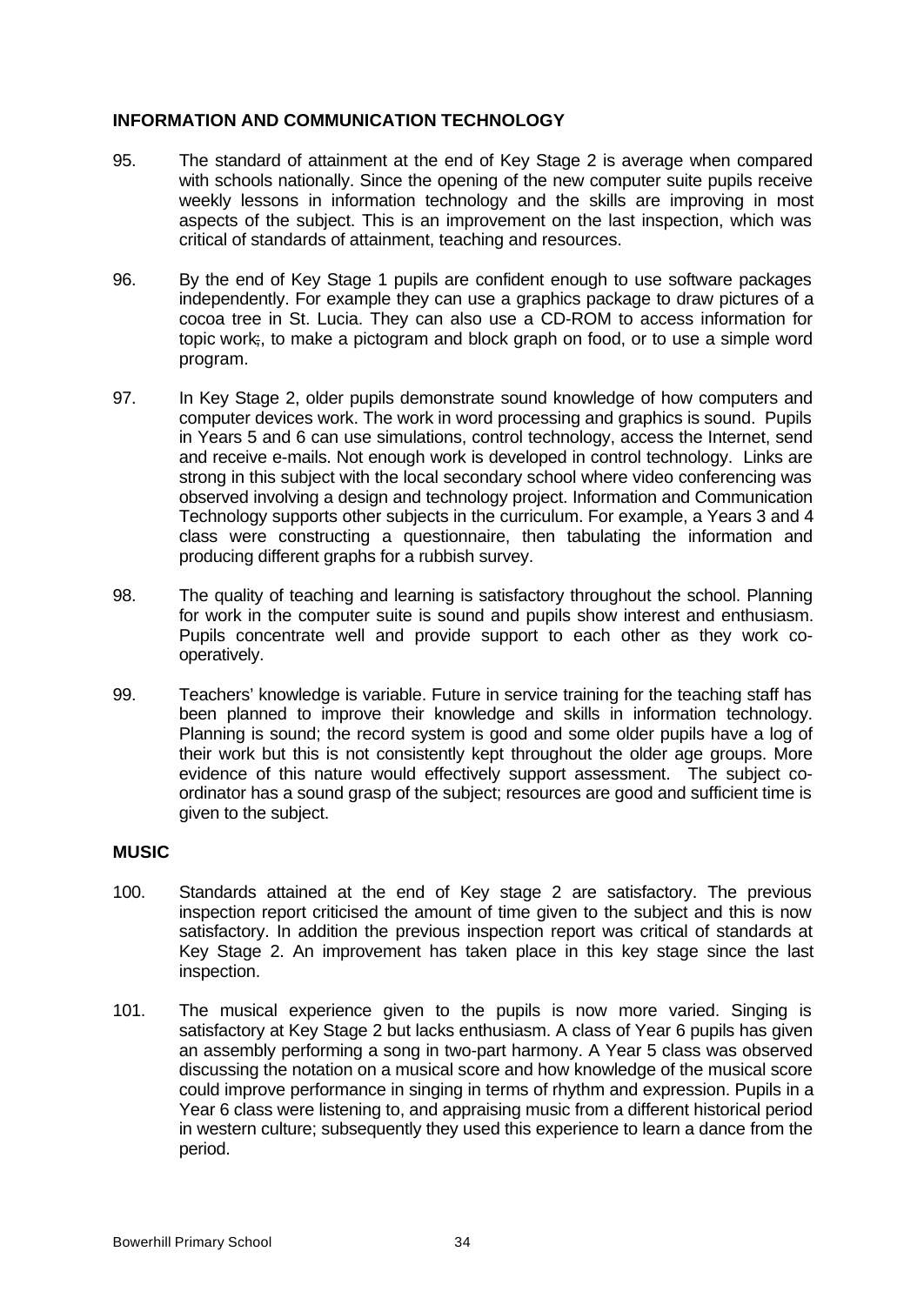- 102. Pupils at Key Stage 1 are given the opportunity to sing to a variety of musical instruments. They sing with clear strong voices and have a good tonal quality. The standard of singing is better than that at Key Stage 2. They also experience music making with unpitched percussion instruments.
- 103. All pupils have the opportunity to experience music of different composers from different cultures and historical periods when entering and leaving the hall for Collective Worship.
- 104. Teaching is sound in both key stages. Lessons are well planned and the use of the new scheme of work shows evidence of progression across the key stages in developing musical skills in a systematic way. The co-ordinator is enthusiastic and is beginning to have an impact on standards, she does not have enough opportunities to work alongside colleagues to help them develop technique. Continued support is necessary to further raise standards. Resources, although not plentiful, are of good quality and adequate to meet curricular requirements.
- 105. The pupils enjoy music making. They support each other and relationships are good. They have the opportunity to have weekly lessons in woodwind and piano. The school has also a choir where membership is open to the whole school community.

#### **PHYSICAL EDUCATION**

- 106. Standards are above average in physical education by the time the pupils leave the school. All pupils, including those with special educational needs, achieve well. This is an improvement on the last inspection report when standards were average.
- 107. All pupils can swim 25 metres in Year 6, benefiting from regular lessons in Year 3 followed by further lessons in Year 4 with a particular emphasis on water safety. During the inspection the school football team took part in the final of the West Wiltshire Cup and the pupils taking part showed a high level of skill and understanding of teamwork. The oldest pupils can learn very quickly complicated movements in a sequence to perform dances. Pupils in Year 5 can hold effective shapes in gymnastics in both low and high positions and link them together with other movements. Pupils in Years 3 and 4 are able to perform a Morris dance involving complex hand and body movements.
- 108. The teaching is good overall and dance teaching is very good in Key Stage 2. In Year 6 the teacher enhanced the learning for pupils by her clear guidance and encouraging, positive manner. Combined with necessary firmness, this motivated all the pupils to be committed and concentrate earnestly for an extended period of time. The organisation and planning of lessons is consistently sound and relationships are good.
- 109. The school offers a very wide range of sporting activities including football, netball, cricket, tennis and gymnastics. The girls have also reached the final of the West Wiltshire Netball Cup and the school has been successful in cricket. Some of these opportunities are not only offered to older pupils but also to pupils in Years 1 and 2.
- 110. The curriculum meets statutory obligations and offers equal opportunities. There is a clear policy and the scheme of work is being developed based on the Qualification and Curriculum Authority recommendations. The school has sound internal and external provision and good resources.

#### **RELIGIOUS EDUCATION**